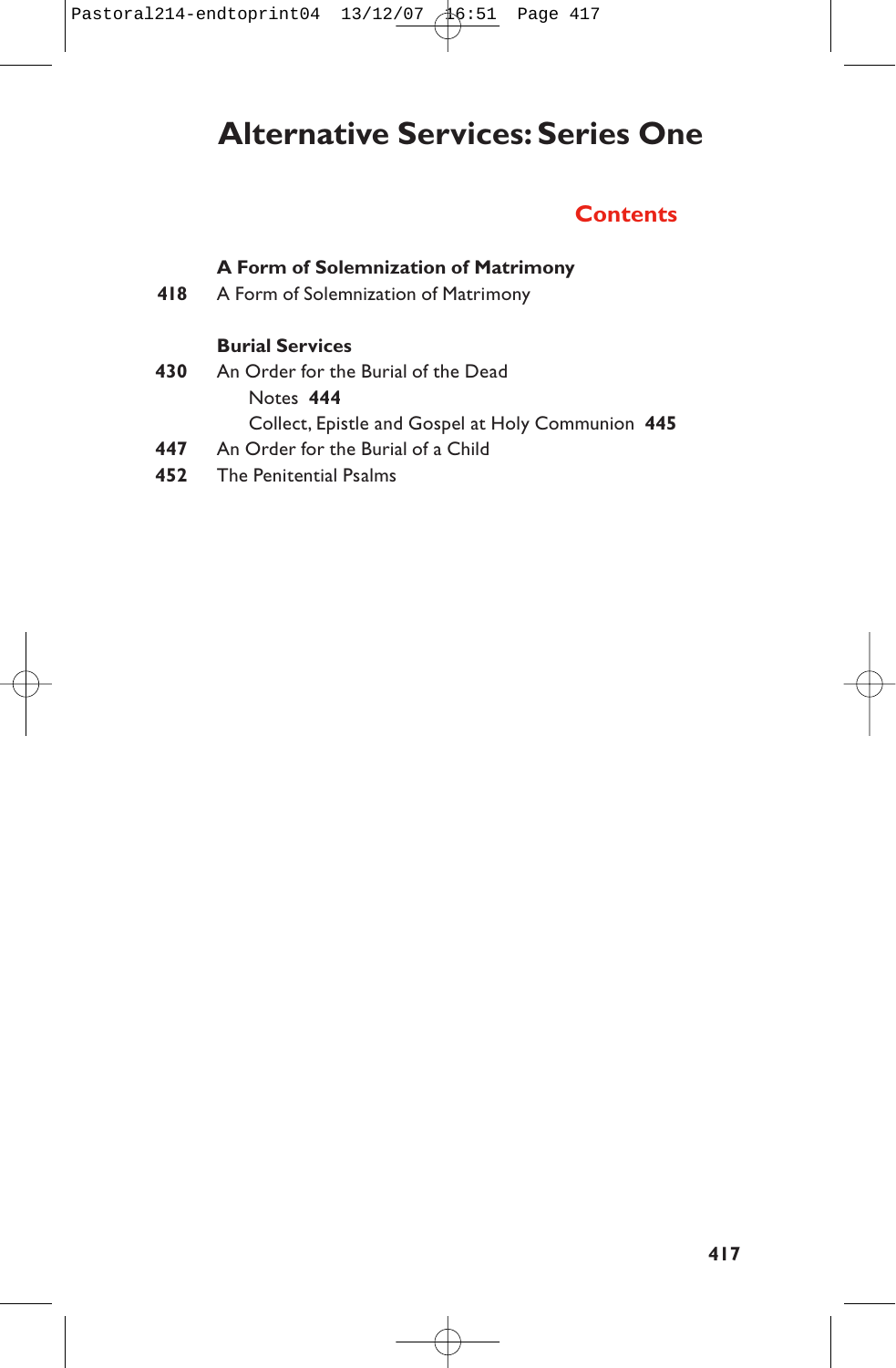# **A Form of Solemnization of Matrimony**

*At the day and time appointed for solemnization of matrimony, the persons to be married shall come into the body of the church with their friends and neighbours: and there standing together, the man on the right hand and the woman on the left, the priest shall say*

# *¶ The Introduction*

Dearly beloved, we are gathered here in the sight of God and in the face of this congregation, to join together this man and this woman in holy matrimony; which is an honourable estate, instituted of God himself, signifying unto us the mystical union that is betwixt Christ and his Church; which holy estate Christ adorned and beautified with his presence, and first miracle that he wrought, in Cana of Galilee, and is commended in Holy Writ to be honourable among all men; and therefore is not by any to be enterprised, nor taken in hand, unadvisedly, lightly, or wantonly; but reverently, discreetly, soberly, and in the fear of God, duly considering the causes for which matrimony was ordained.

First, it was ordained for the increase of mankind according to the will of God, and that children might be brought up in the fear and nurture of the Lord, and to the praise of his holy name.

Secondly, it was ordained in order that the natural instincts and affections, implanted by God, should be hallowed and directed aright; that those who are called of God to this holy estate, should continue therein in pureness of living.

Thirdly, it was ordained for the mutual society, help, and comfort, that the one ought to have of the other, both in prosperity and adversity.

Into which holy estate these two persons present come now to be joined.

Therefore if any man can shew any just cause, why they may not lawfully be joined together, let him now speak, or else hereafter for ever hold his peace.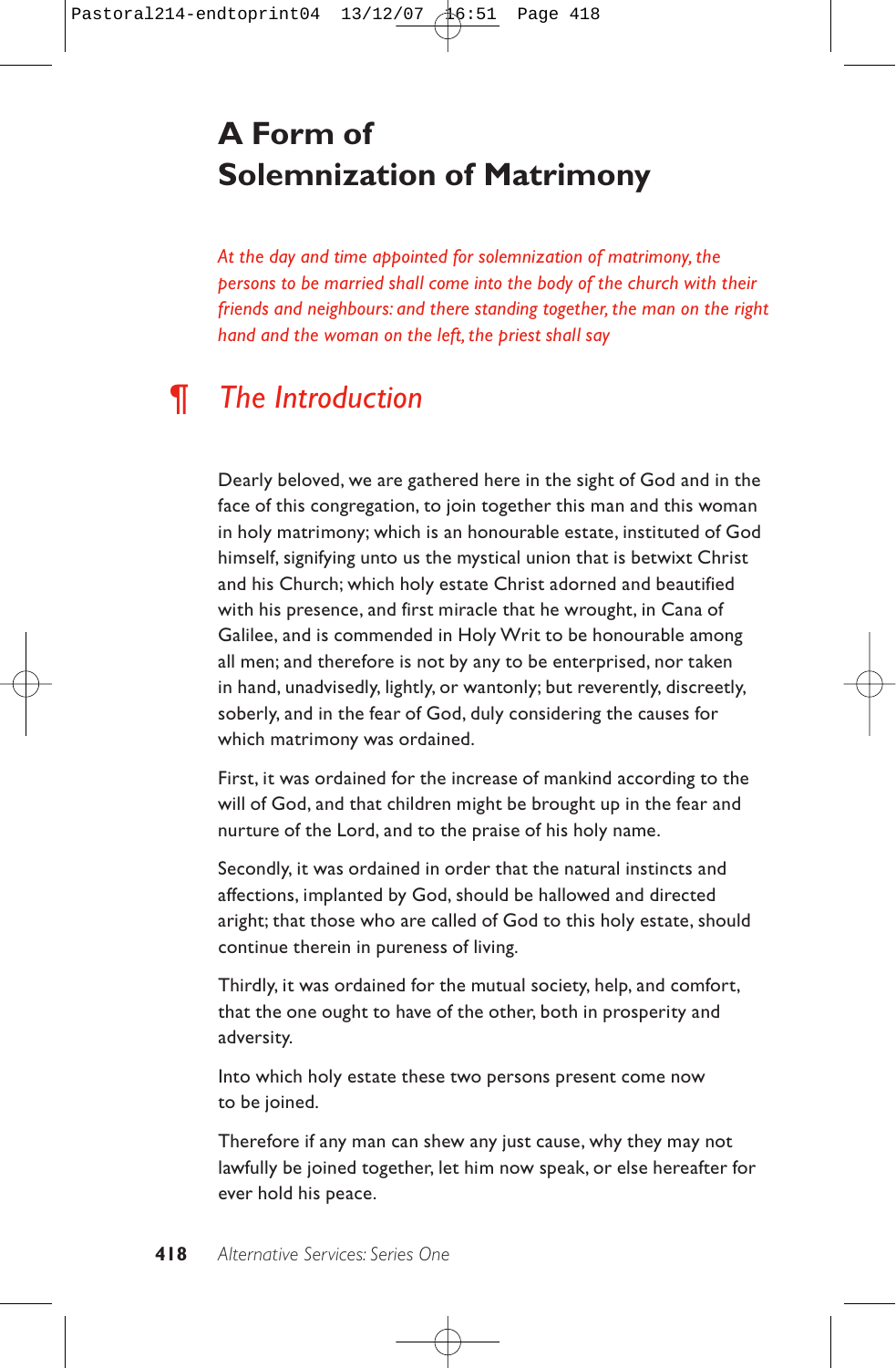*When two or more marriages are solemnized at the same time, all that follows, as far as the psalm, shall be said in each case severally.*

#### *Speaking unto the persons that shall be married the priest shall say*

I require and charge you both, as ye will answer at the dreadful day of judgement when the secrets of all hearts shall be disclosed, that if either of you know any impediment, why ye may not be lawfully joined together in matrimony, ye do now confess it. For be ye well assured, that so many as are coupled together otherwise than God's word doth allow are not joined together by God; neither is their matrimony lawful.

*At which day of marriage, if any man do allege and declare any impediment, why they may not be coupled together in matrimony, by God's law, or the laws of this realm; then the solemnization must be deferred, until such time as the truth be tried.*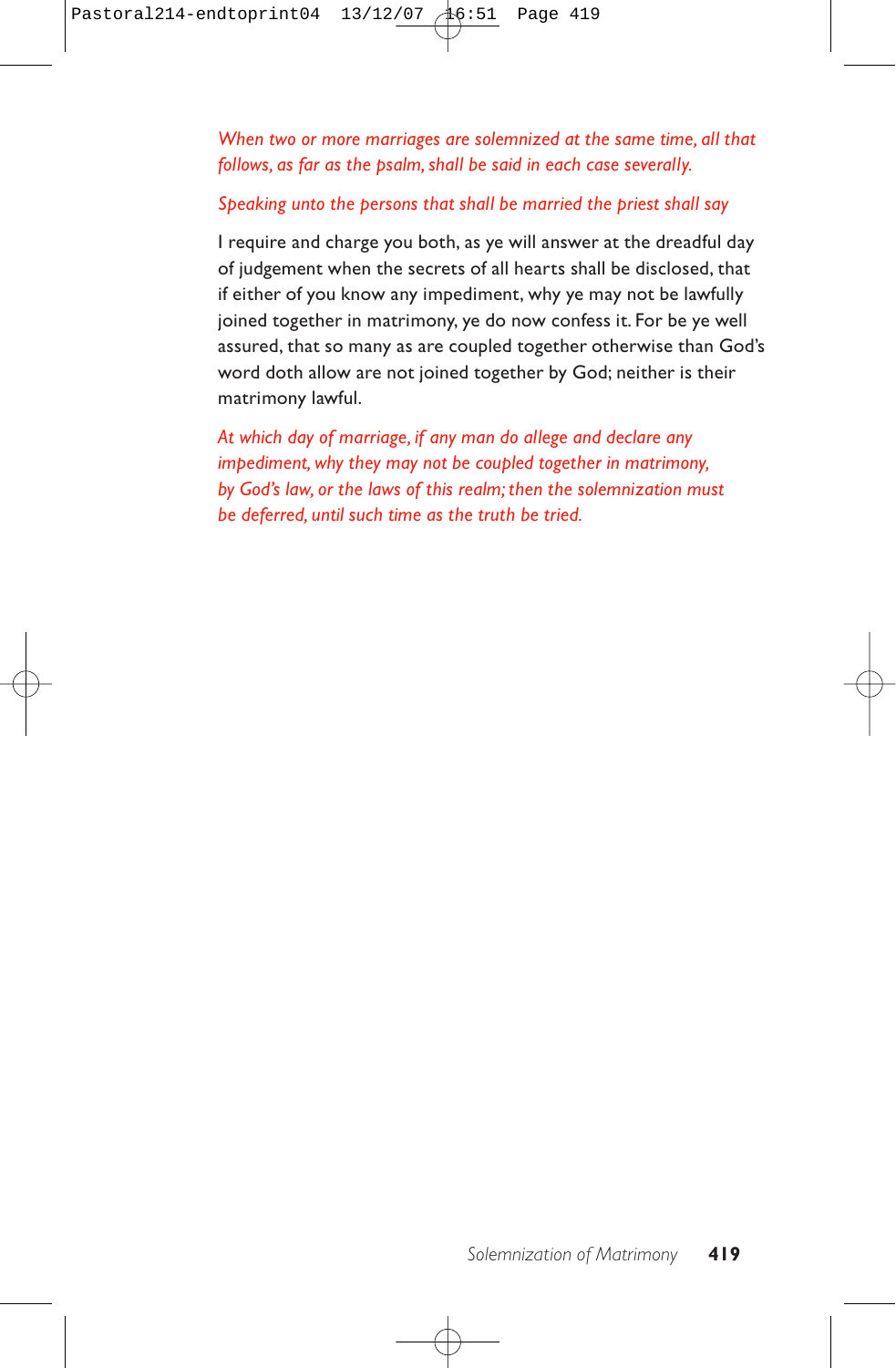

#### *If no impediment be alleged, then shall the priest say unto the man*

*N*, wilt thou have this woman to thy wedded wife, to live together according to God's law in the holy estate of matrimony? Wilt thou love her, comfort her, honour and keep her, in sickness and in health; and, forsaking all other, keep thee only unto her, so long as ye both shall live?

#### *The man shall answer*

I will.

*Then shall the priest say unto the woman*

#### *(either)*

*N*, wilt thou have this man to thy wedded husband, to live together after God's ordinance in the holy estate of matrimony? Wilt thou obey him, and serve him, love, honour, and keep him, in sickness and in health; and, forsaking all other, keep thee only unto him, so long as ye both shall live?

*(or)*

*N*, wilt thou have this man to thy wedded husband, to live together according to God's law in the holy estate of matrimony? Wilt thou love him, comfort him, honour and keep him, in sickness and in health; and, forsaking all other, keep thee only unto him, so long as ye both shall live?

*The woman shall answer*

I will.

#### *Then shall the priest say*

Who giveth this woman to be married to this man?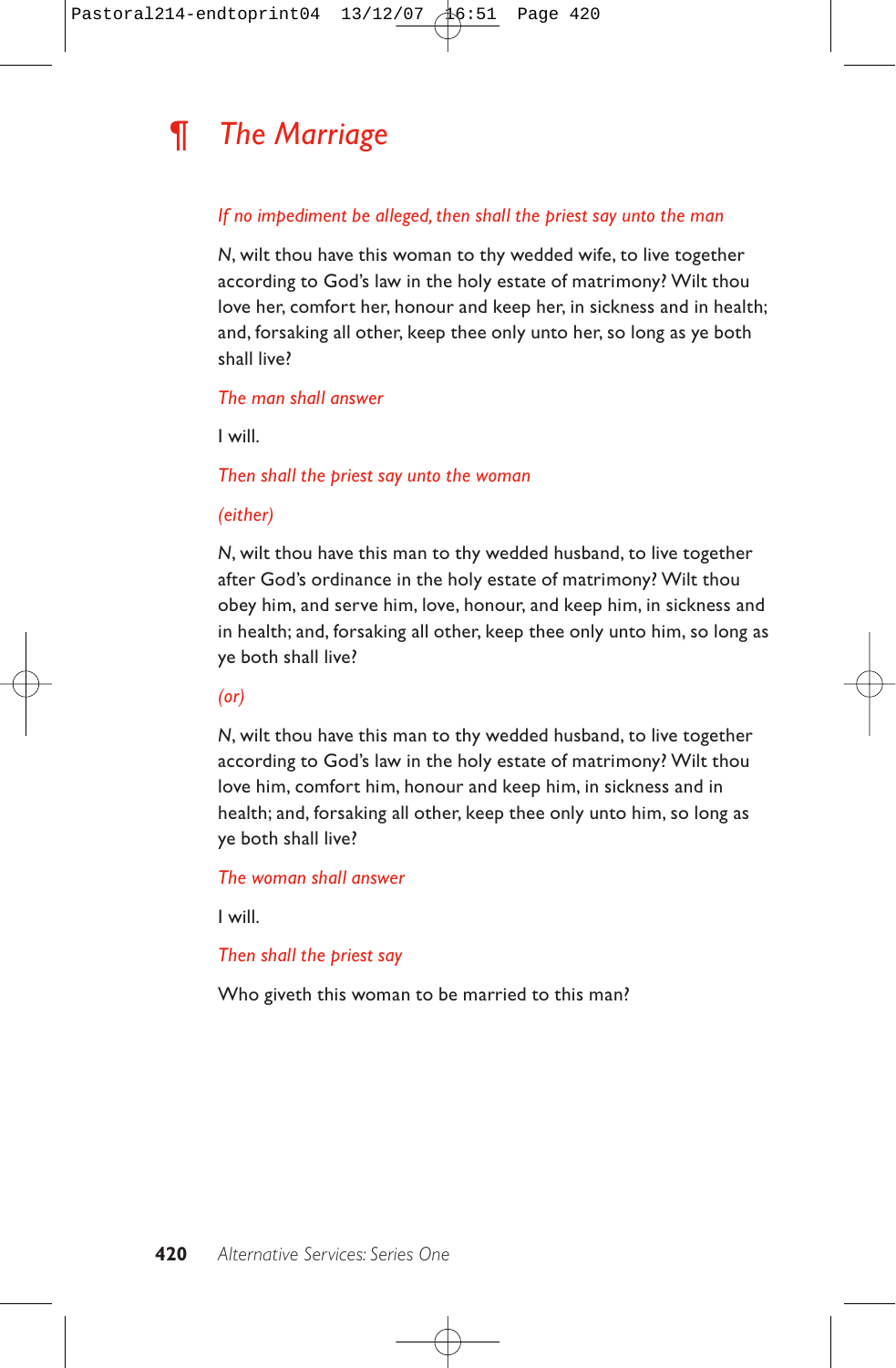*Then shall they give their troth to each other in this manner.*

*The priest, receiving the woman at her father's or friend's hands, shall cause the man with his right hand to take the woman by her right hand, and to say after him as follows*

I, *N*, take thee, *N*, to my wedded wife, to have and to hold from this day forward, for better, for worse: for richer, for poorer; in sickness and in health; to love and to cherish, till death us do part, according to God's holy law; and thereto I give thee my troth.

*Then shall they loose their hands; and the woman, with her right hand taking the man by his right hand, shall likewise say after the priest, one or other of these vows*

I, *N*, take thee, *N*, to my wedded husband, to have and to hold from this day forward, for better, for worse: for richer, for poorer; in sickness and in health; to love, cherish, and to obey, till death us do part, according to God's holy ordinance; and thereto I give thee my troth.

#### *(or)*

I, *N*, take thee, *N*, to my wedded husband, to have and to hold from this day forward, for better, for worse: for richer, for poorer; in sickness and in health; to love and to cherish, till death us do part, according to God's holy law; and thereto I give thee my troth.

*Then they shall again loose their hands; and the man shall give unto the woman a ring, laying the same upon the book.*

#### *Before delivering the ring the priest may say*

Bless, O Lord, this ring, and grant that he who gives it and she who shall wear it may remain faithful to each other, and abide in thy peace and favour, and live together in love until their lives' end. Through Jesus Christ our Lord. Amen.

## *And the priest, taking the ring, shall deliver it to the man, to put it upon the fourth finger of the woman's left hand. And the man, holding the ring there, and taught by the priest, shall say*

With this ring I thee wed; with my body I thee honour; and all my worldly goods with thee I share: in the name of the Father, and of the Son, and of the Holy Ghost. Amen.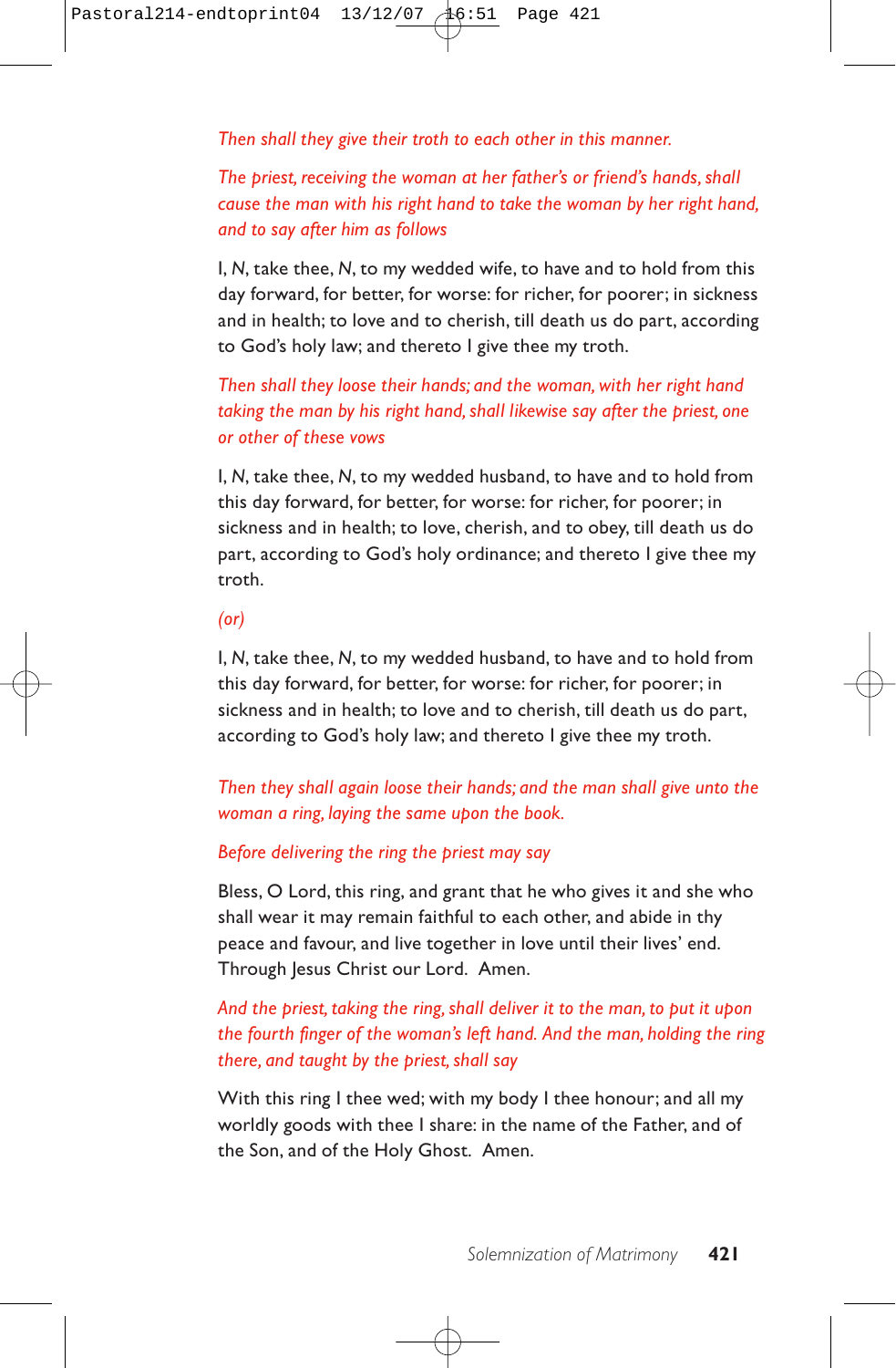*Then shall the man leave the ring upon the fourth finger of the woman's left hand, and they shall both kneel down; but the people shall remain standing.Then shall the priest say*

O eternal God, Creator and Preserver of all mankind, giver of all spiritual grace, the author of everlasting life: send thy blessing upon these thy servants, this man and this woman, whom we bless in thy name; that, living faithfully together, they may surely perform and keep the vow and covenant betwixt them made, whereof this ring given and received is a token and pledge; and may ever remain in perfect love and peace together, and live according to thy laws; through Jesus Christ our Lord.

*All* **Amen.**

#### *Then shall the priest join their right hands together, and say*

Those whom God hath joined together let no man put asunder.

#### *Then shall the priest speak unto the people*

Forasmuch as *N* and *N* have consented together in holy wedlock, and have witnessed the same before God and this company, and thereto have given and pledged their troth either to other, and have declared the same by giving and receiving of a ring, and by joining of hands; I pronounce that they be man and wife together, in the name of the Father, and of the Son, and of the Holy Ghost. Amen.

#### *And the priest shall add this blessing*

God the Father, God the Son, God the Holy Ghost, bless, preserve, and keep you; the Lord mercifully with his favour look upon you; and so fill you with all spiritual benediction and grace, that ye may so live together in this life, that in the world to come ye may have life everlasting.

*All* **Amen.**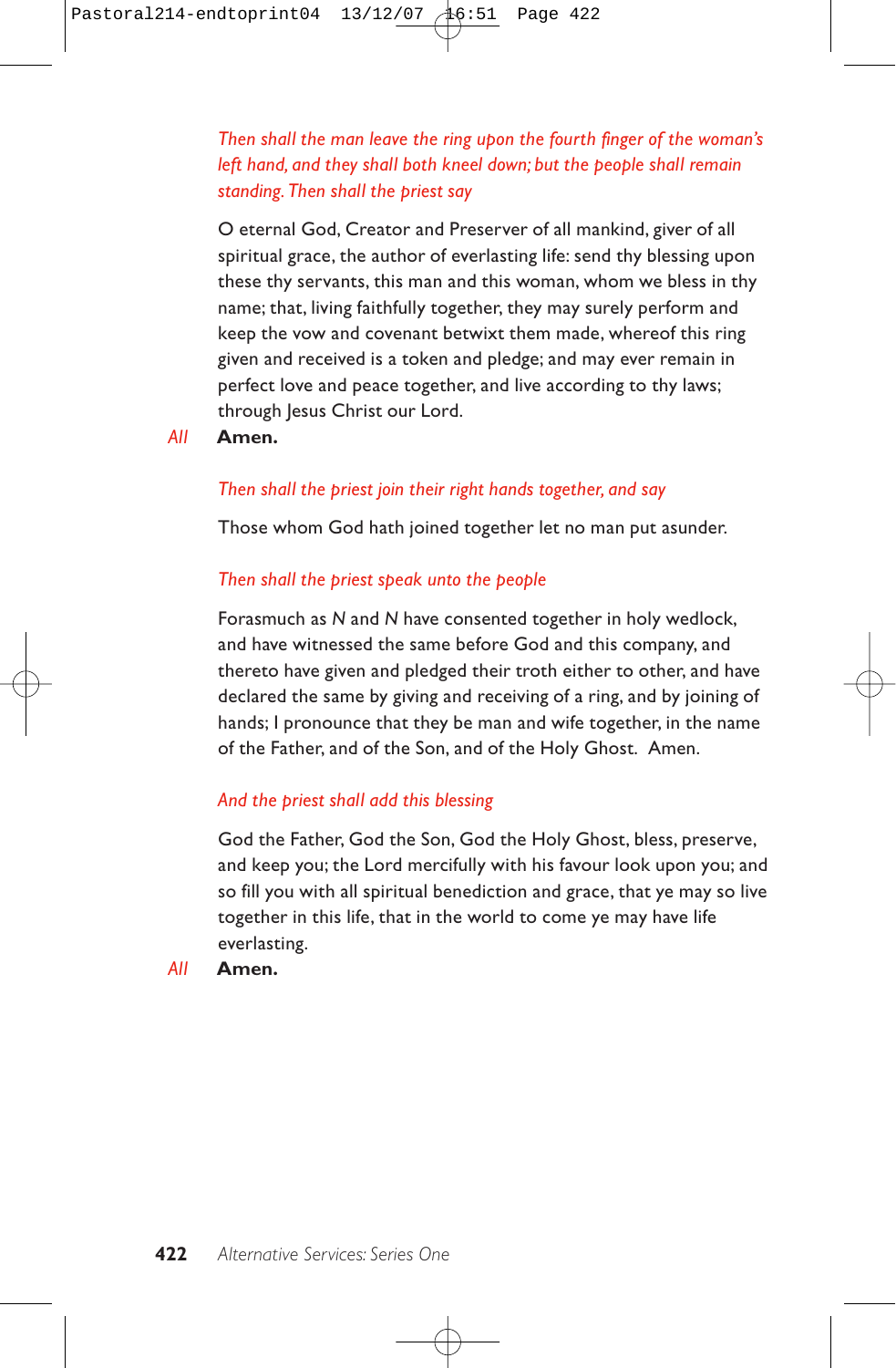# *¶ The Blessing of the Marriage*

*Then the priest, followed by the man and the woman, shall go to the Lord's table, while there is said or sung a psalm. The following are suitable:*

## *Psalm 128 Beati omnes*

- 1 Blessed are all they that fear the Lord **:** and walk in his ways.
- 2 For thou shalt eat the labour of thine hands **:** O well is thee, and happy shalt thou be.
- 3 Thy wife shall be as the fruitful vine **:** upon the walls of thine house;
- 4 Thy children like the olive-branches **:** round about thy table.
- 5 Lo, thus shall the man be blessed **:** that feareth the Lord.
- 6 The Lord from out of Sion shall so bless thee **:** that thou shalt see Jerusalem in prosperity all thy life long.
- 7 Yea, that thou shalt see thy children's children **:** and peace upon Israel.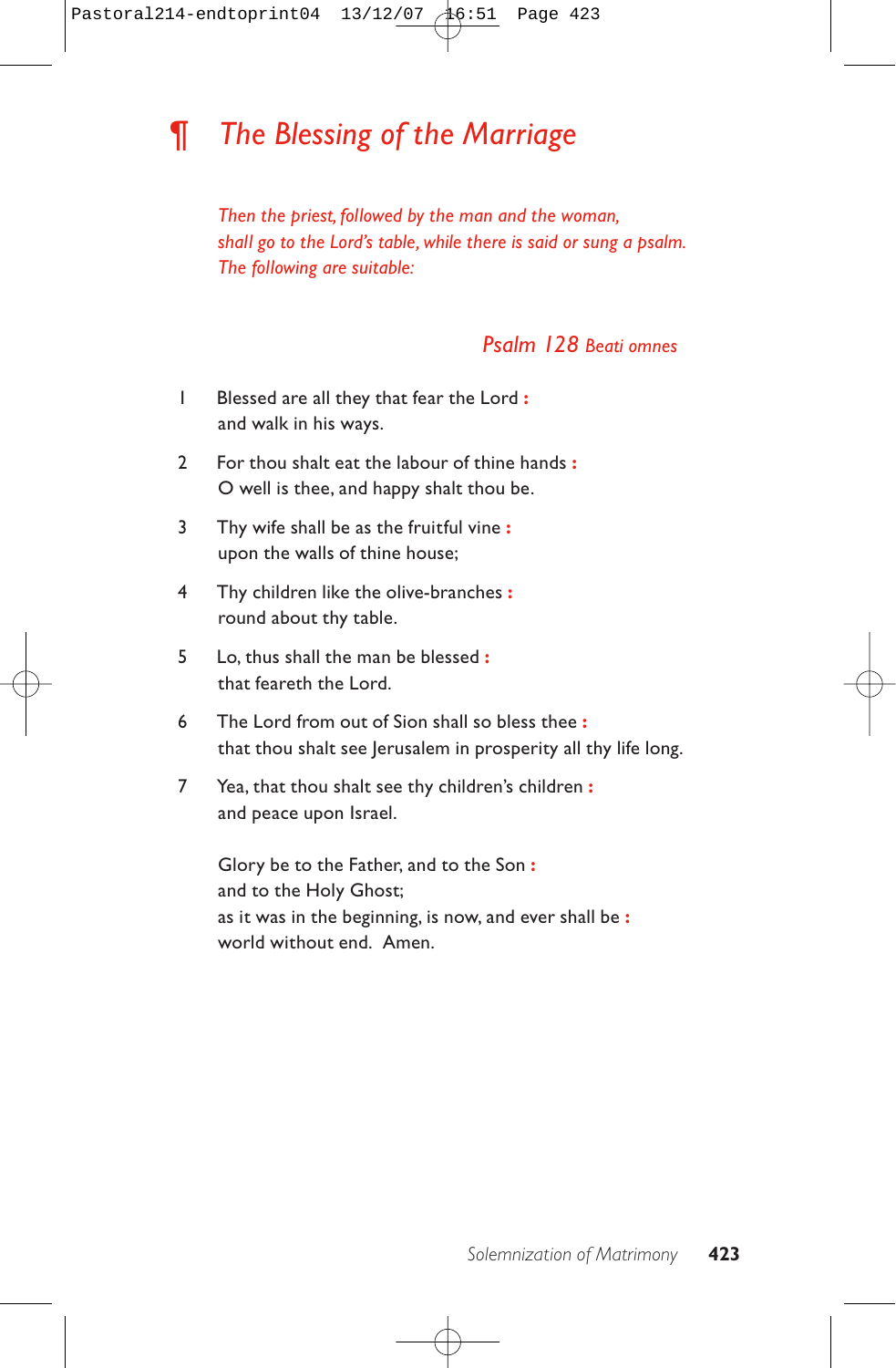## *Psalm 67 Deus misereatur*

- 1 God be merciful unto us, and bless us **:** and shew us the light of his countenance, and be merciful unto us:
- 2 That thy way may be known upon earth **:** thy saving health among all nations.
- 3 Let the people praise thee, O God **:** yea, let all the people praise thee.
- 4 O let the nations rejoice and be glad **:** for thou shalt judge the folk righteously, and govern the nations upon earth.
- 5 Let the people praise thee, O God **:** yea, let all the people praise thee.
- 6 Then shall the earth bring forth her increase **:** and God, even our own God, shall give us his blessing.
- 7 God shall bless us **:** and all the ends of the world shall fear him.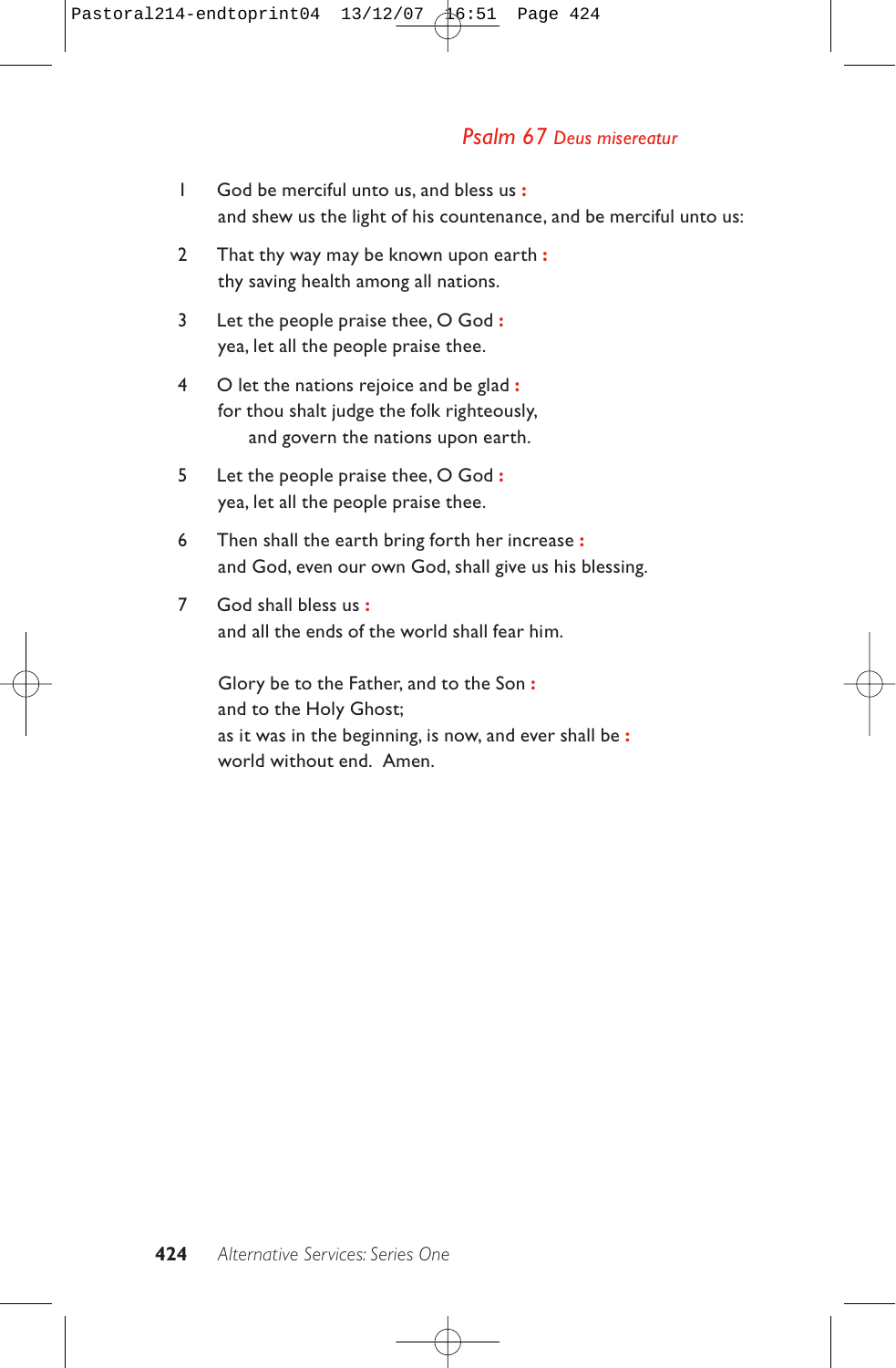## *Psalm 37.3-7a Spera in Domino*

- 3 Put thou thy trust in the Lord, and be doing good **:** dwell in the land, and verily thou shalt be fed.
- 4 Delight thou in the Lord **:** and he shall give thee thy heart's desire.
- 5 Commit thy way unto the Lord, and put thy trust in him **:** and he shall bring it to pass.
- 6 He shall make thy righteousness as clear as the light **:** and thy just dealing as the noon-day.
- 7 Hold thee still in the Lord **:** and abide patiently upon him.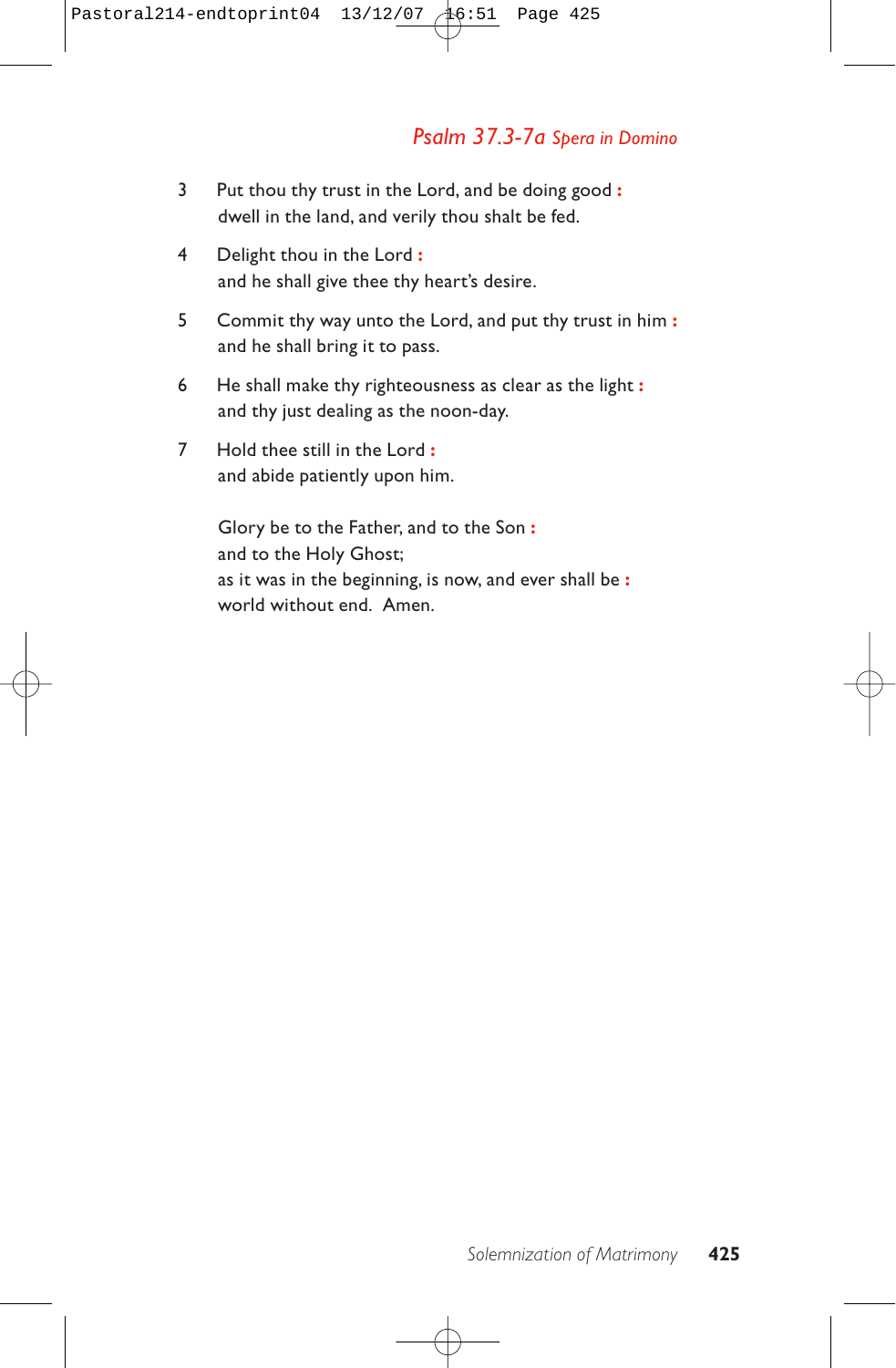*The psalm ended, the people kneeling, and the man and the woman kneeling before the Lord's table, the priest standing at the table, and turning his face towards them, shall say*

Let us pray.

Lord, have mercy upon us.

- *All* **Christ, have mercy upon us.** Lord, have mercy upon us.
- *All* **Our Father, which art in heaven, hallowed be thy name; thy kingdom come; thy will be done, in earth as it is in heaven. Give us this day our daily bread. And forgive us our trespasses, as we forgive them that trespass against us. And lead us not into temptation; but deliver us from evil. Amen.**

O Lord, save thy servant and thy handmaid;

*All* **who put their trust in thee.**

O Lord, send them help from thy holy place;

*All* **and evermore defend them.**

Be unto them a tower of strength;

*All* **from the face of their enemy.**

O Lord, hear our prayer,

*All* **and let our cry come unto thee.**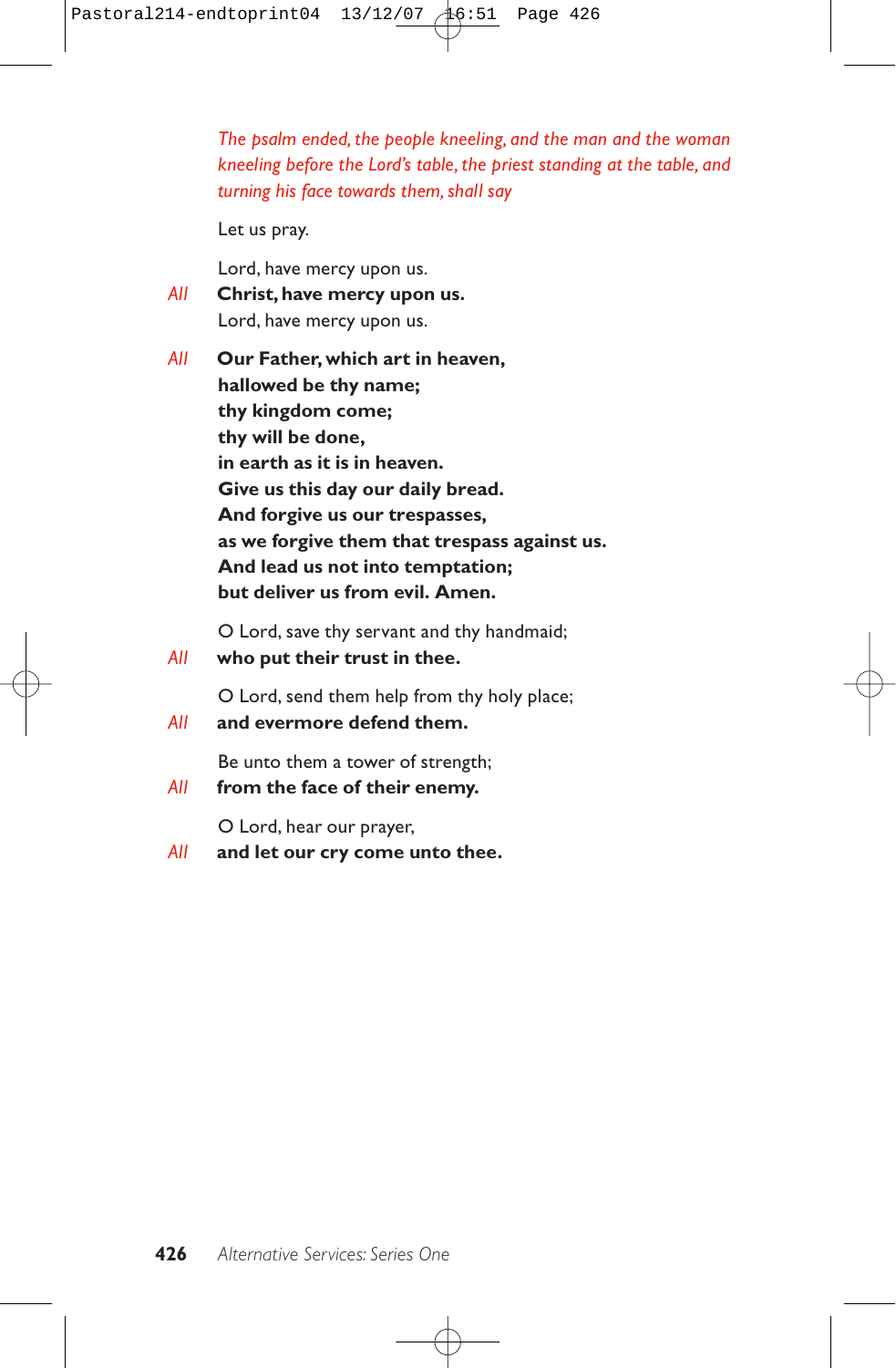- *Priest* O God of our fathers, bless these thy servants, and sow the seed of eternal life in their hearts; that whatsoever in thy holy word they shall profitably learn, they may in deed fulfil the same; that so, obeying thy will, and alway being in safety under thy protection, they may abide in thy love unto their lives' end; through Jesus Christ our Lord.
	- *All* **Amen.**

## *This prayer next following shall be omitted, where the woman is past child-bearing*

O merciful Lord and heavenly Father, by whose gracious gift mankind is increased; bestow, we beseech thee, upon these two persons the heritage and gift of children; and grant that they may see their children christianly and virtuously brought up, to thy praise and honour; through Jesus Christ our Lord.

*All* **Amen.**

### *This prayer shall follow*

O God, who hast taught us that it should never be lawful to put asunder those whom thou by matrimony hadst made one, and hast consecrated the state of matrimony to such an excellent mystery, that in it is signified and represented the spiritual marriage and unity betwixt Christ and his Church: Look mercifully upon these thy servants, that both this man may love his wife, according to thy word (as Christ did love his spouse the Church, who gave himself for it, loving and cherishing it even as his own flesh), and also that this woman may be loving and amiable, and faithful to her husband, and in all quietness, sobriety, and peace, be a follower of holy and godly matrons. O Lord, bless them both, and grant them to inherit thy everlasting kingdom; through Jesus Christ our Lord.

*All* **Amen.**

### *Then shall the priest say this blessing*

Almighty God, the Father of our Lord Jesus Christ, pour upon you the riches of his grace, sanctify and bless you, that ye may please him both in body and soul, and live together in holy love unto your lives' end.

*All* **Amen.**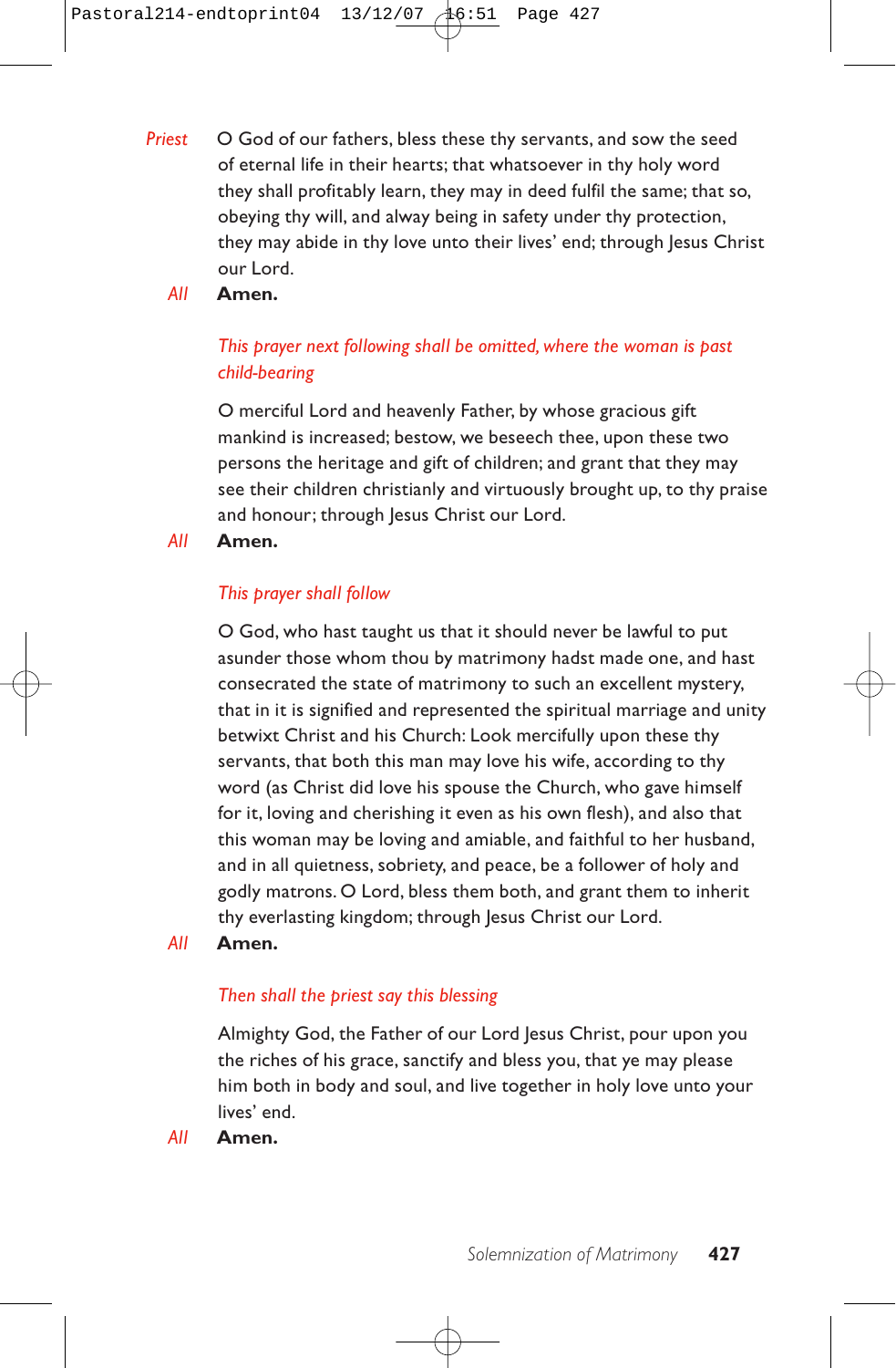*If there be a Communion, the foregoing prayer and blessing shall be said over the man and woman immediately before the final blessing of the congregation at the Communion.*

*If there be no Communion, here shall follow the sermon; or there shall be read some portion of Scripture. And then the priest shall dismiss those that are gathered, saying*

Let us pray.

O Almighty Lord, and everlasting God, vouchsafe, we beseech thee, to direct, sanctify, and govern, both our hearts and bodies, in the ways of thy laws, and in the works of thy commandments; that through thy most mighty protection, both here and ever, we may be preserved in body and soul; through our Lord and Saviour Jesus Christ.

*All* **Amen.**

The blessing of God Almighty, the Father, the Son, and the Holy Ghost, be amongst you and remain with you always.

*All* **Amen.**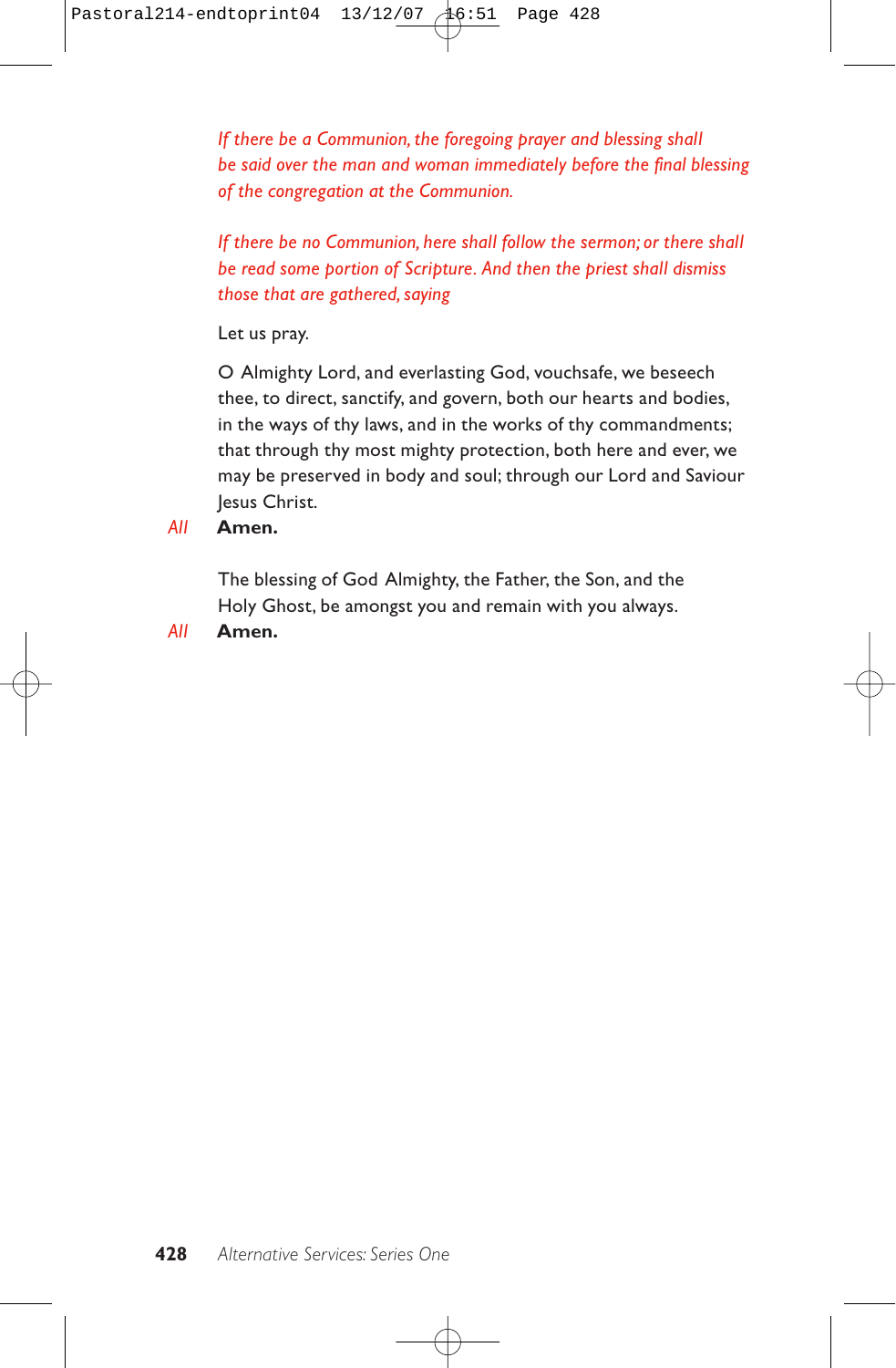# *¶ The Communion*

*If there be a Communion, the following Collect, Epistle, and Gospel, or the Collect, Epistle, and Gospel of the day, may be used immediately after the prayer for child-bearing; or after the Collect preceding it, if that be not said.*

## *The Collect*

O God our Father, who by thy holy Apostle hast taught us that love is the fulfilling of the law: Grant to these thy servants that, loving one another, they may continue in thy love unto their lives' end; through Jesus Christ our Lord, who liveth and reigneth with thee in the unity of the Holy Ghost, one God world without end.

*All* **Amen.**

## *The Epistle*

For this cause I bow my knees unto the Father of our Lord Jesus Christ, of whom the whole family in heaven and earth is named, that he would grant you, according to the riches of his glory, to be strengthened with might by his Spirit in the inner man; that Christ may dwell in your hearts by faith; that ye, being rooted and grounded in love, may be able to comprehend with all saints what is the breadth, and length, and depth, and height; and to know the love of Christ, which passeth knowledge, that ye might be filled with all the fulness of God.

*Ephesians 3.14-19*

## *The Gospel*

As the Father hath loved me, so have I loved you: continue ye in my love. If ye keep my commandments, ye shall abide in my love; even as I have kept my Father's commandments, and abide in his love. These things have I spoken unto you, that my joy might remain in you, and that your joy might be full. This is my commandment, that ye love one another, as I have loved you.

*John 15.9-12*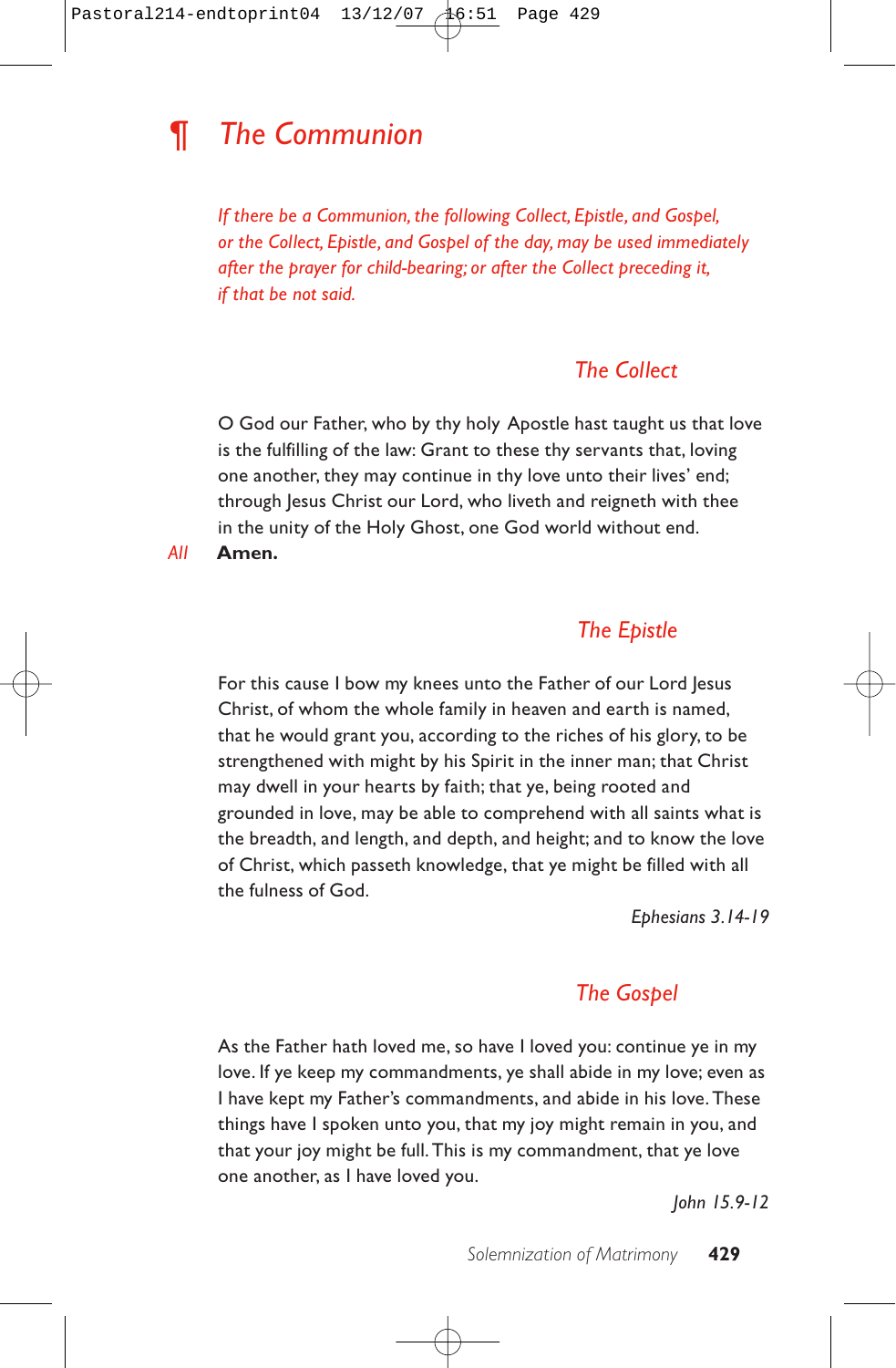# **An Order for the Burial of the Dead**

# *¶ The Introduction*

*The ministers and clerks, meeting the body at the entrance of the churchyard, and going before it either into the church or towards the grave, shall say or sing one or more of the following sentences; together with one or more of the Penitential Psalms (6, 32, 38, 51, 102, 130, 143; see pages 452–460) if need so require.*

I am the resurrection and the life, saith the Lord: he that believeth in me, though he were dead, yet shall he live: and whosoever liveth and believeth in me shall never die. **John 11.25, 26** 

I know that my Redeemer liveth, and that he shall stand up at the last upon the earth: whom I shall see for myself, and mine eyes shall behold, and not another. *Job 19.25-27* 

We brought nothing into this world, and it is certain we can carry nothing out. The Lord gave, and the Lord hath taken away; blessed be the name of the Lord. *1 Timothy 6.7; Job 1.21*

Remember not the sins and offences of my youth: but according to thy mercy think thou upon me, O Lord, for thy goodness.

*Psalm 25.6*

The eternal God is thy refuge, and underneath are the everlasting arms. *Deuteronomy 33.27*

Neither death, nor life, nor angels, nor principalities, nor powers, nor things present, nor things to come, nor height, nor depth, nor any other creature, shall be able to separate us from the love of God, which is in Christ Jesus our Lord. **Romans 8.38, 39** 

Whether we live, we live unto the Lord; and whether we die, we die unto the Lord: whether we live therefore, or die, we are the Lord's. For to this end Christ both died, and rose, and revived, that he might be Lord both of the dead and living. *Romans 14.8, 9*

Blessed are they that mourn: for they shall be comforted.

*Matthew 5.4*

Let not your heart be troubled: ye believe in God, believe also in me. In my Father's house are many mansions. *John 14.1*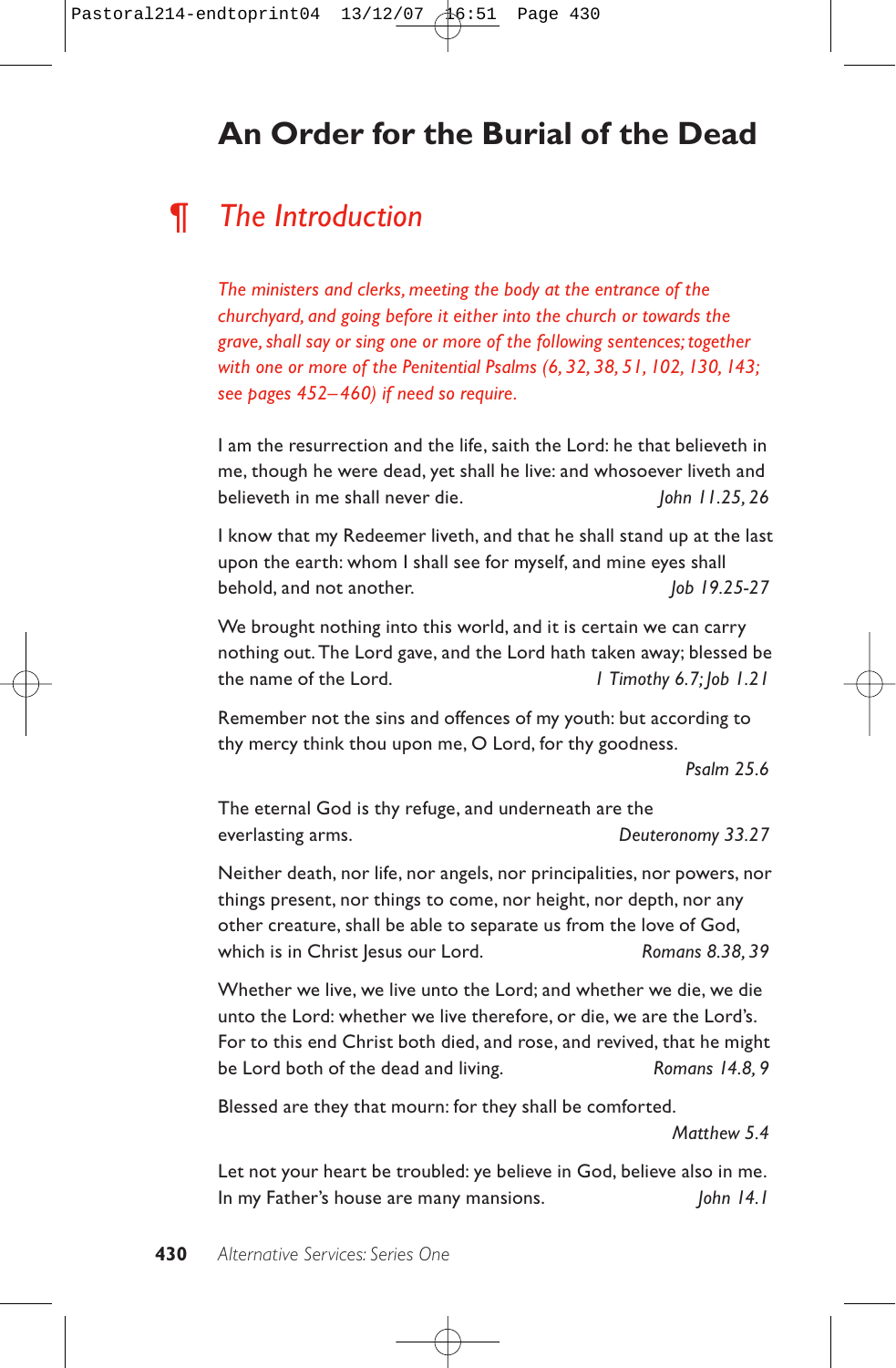# *¶ The Service in Church*

*After they are come into the church, shall be read one or more of these psalms following.*

*At the end of all the psalms appointed for the Burial of the Dead the Gloria Patri may be left unsaid, and instead thereof may be sung or said*

Rest eternal grant unto them, O Lord: and let light perpetual shine upon them.

### *Before and after any psalm or group of psalms may be said or sung the anthem following*

O Saviour of the world, who by thy cross and precious blood hast redeemed us: save us and help us, we humbly beseech thee, O Lord.

## *Psalm 39 Dixi, custodiam*

- 1 I said, I will take heed to my ways **:** that I offend not in my tongue.
- 2 I will keep my mouth as it were with a bridle **:** while the ungodly is in my sight.
- 3 I held my tongue, and spake nothing **:** I kept silence, yea, even from good words; but it was pain and grief to me.
- 4 My heart was hot within me, and while I was thus musing the fire kindled **:** and at the last I spake with my tongue;
- 5 Lord, let me know mine end, and the number of my days **:** that I may be certified how long I have to live.
- 6 Behold, thou hast made my days as it were a span long **:** and mine age is even as nothing in respect of thee; and verily every man living is altogether vanity.
- 7 For man walketh in a vain shadow, and disquieteth himself in vain **:** he heapeth up riches, and cannot tell who shall gather them.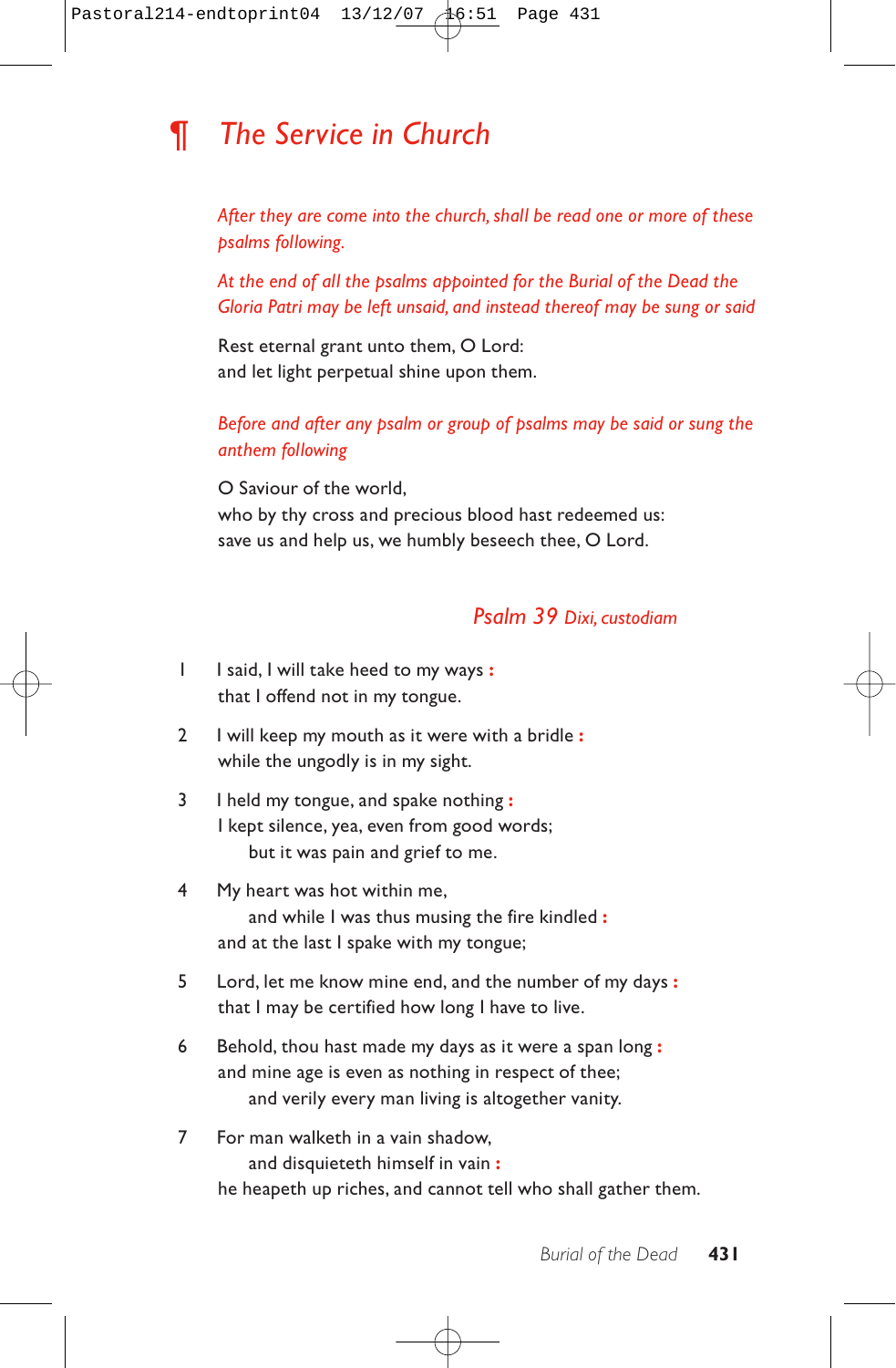- 8 And now, Lord, what is my hope **:** truly my hope is even in thee.
- 9 Deliver me from all mine offences **:** and make me not a rebuke unto the foolish.
- 10 I became dumb, and opened not my mouth **:** for it was thy doing.
- 11 Take thy plague away from me **:** I am even consumed by means of thy heavy hand.
- 12 When thou with rebukes dost chasten man for sin, thou makest his beauty to consume away, like as it were a moth fretting a garment **:** every man therefore is but vanity.
- 13 Hear my prayer, O Lord, and with thine ears consider my calling **:** hold not thy peace at my tears.
- 14 For I am a stranger with thee **:** and a sojourner, as all my fathers were.
- 15 O spare me a little, that I may recover my strength **:** before I go hence, and be no more seen.

Glory be to the Father, and to the Son **:** and to the Holy Ghost; as it was in the beginning, is now, and ever shall be **:** world without end. Amen.

## *Psalm 90 Domine, refugium*

- 1 Lord, thou hast been our refuge **:** from one generation to another.
- 2 Before the mountains were brought forth, or ever the earth and the world were made **:** thou art God from everlasting, and world without end.
- 3 Thou turnest man to destruction **:** again thou sayest, Come again, ye children of men.
- 4 For a thousand years in thy sight are but as yesterday **:** seeing that is past as a watch in the night.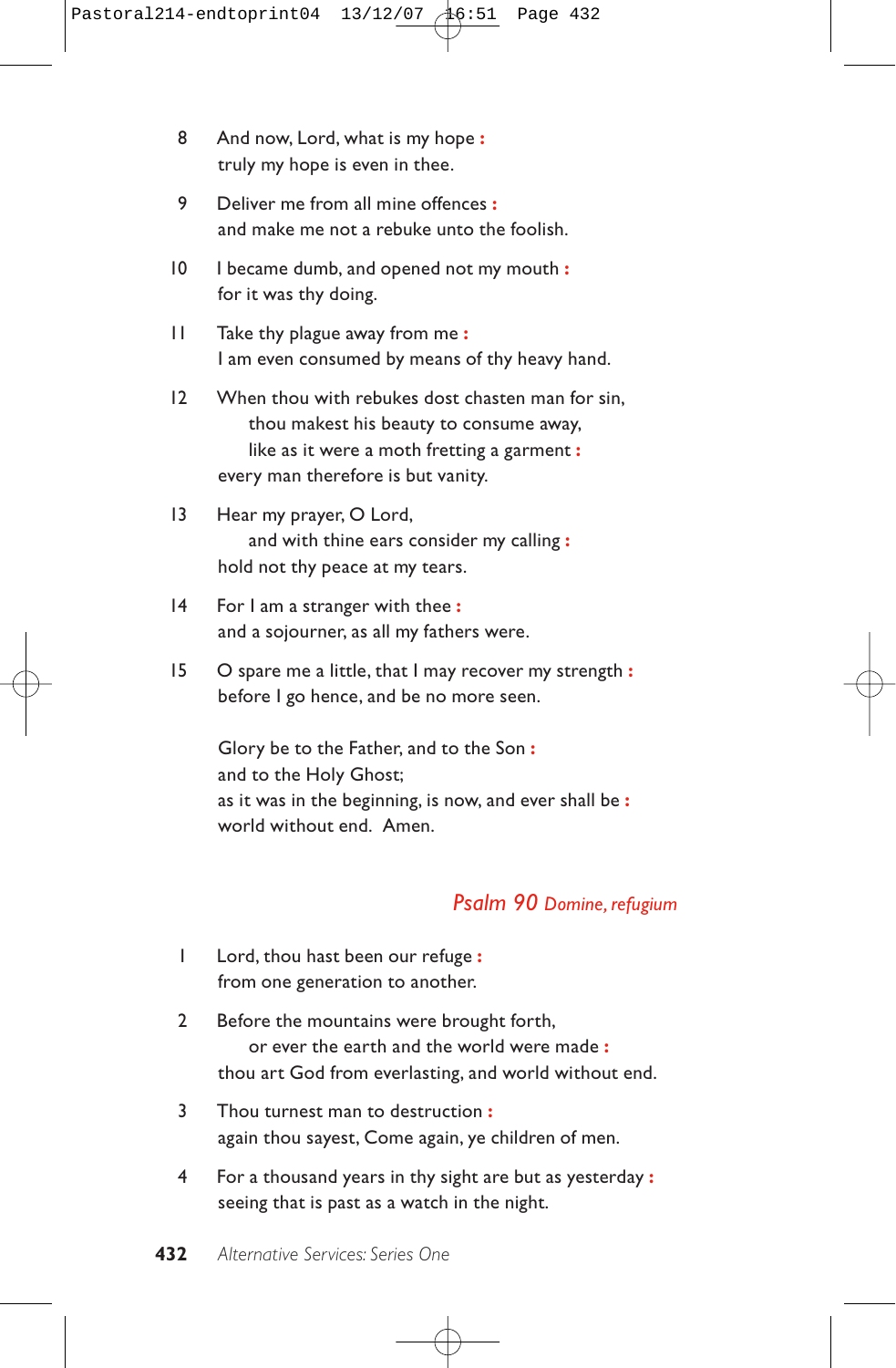- 5 As soon as thou scatterest them, they are even as a sleep **:** and fade away suddenly like the grass.
- 6 In the morning it is green, and groweth up **:** but in the evening it is cut down, dried up, and withered.
- 7 For we consume away in thy displeasure **:** and are afraid at thy wrathful indignation.
- 8 Thou hast set our misdeeds before thee **:** and our secret sins in the light of thy countenance.
- 9 For when thou art angry all our days are gone **:** we bring our years to an end, as it were a tale that is told.
- 10 The days of our age are threescore years and ten; and though men be so strong that they come to fourscore years **:** yet is their strength then but labour and sorrow; so soon passeth it away, and we are gone.
- 11 But who regardeth the power of thy wrath **:** for even thereafter as a man feareth, so is thy displeasure.
- 12 So teach us to number our days **:** that we may apply our hearts unto wisdom.
- 13 Turn thee again, O Lord, at the last **:** and be gracious unto thy servants.
- 14 O satisfy us with thy mercy, and that soon **:** so shall we rejoice and be glad all the days of our life.
- 15 Comfort us again now after the time that thou hast plagued us **:** and for the years wherein we have suffered adversity.
- 16 Shew thy servants thy work **:** and their children thy glory.
- 17 And the glorious majesty of the Lord our God be upon us **:** prosper thou the work of our hands upon us,

O prosper thou our handy-work.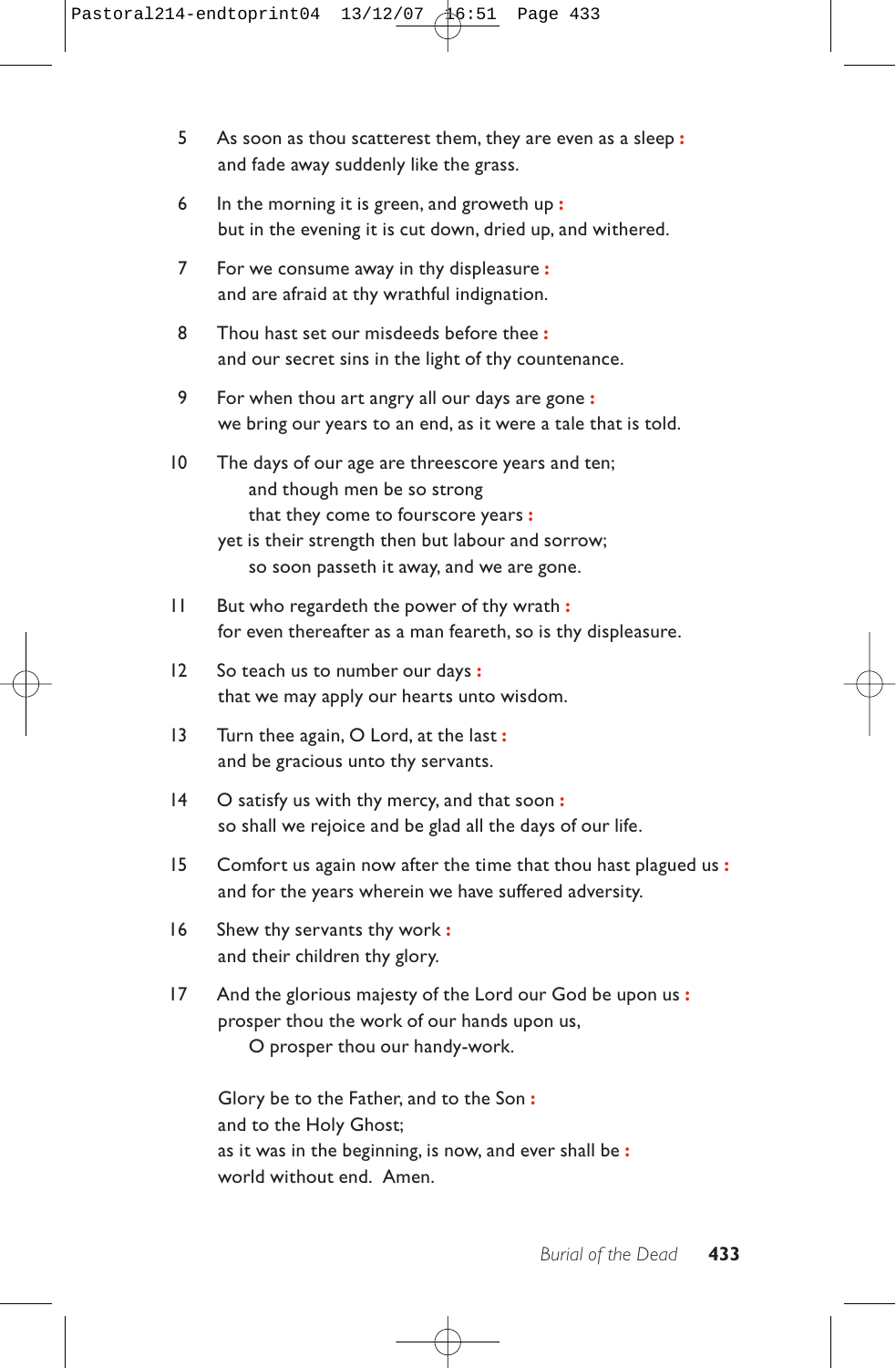### *Psalm 23 Dominus regit me*

- 1 The Lord is my shepherd **:** therefore can I lack nothing.
- 2 He shall feed me in a green pasture **:** and lead me forth beside the waters of comfort.
- 3 He shall convert my soul **:** and bring me forth in the paths of righteousness, for his name's sake.
- 4 Yea, though I walk through the valley of the shadow of death, I will fear no evil **:** for thou art with me; thy rod and thy staff comfort me.
- 5 Thou shalt prepare a table before me against them that trouble me **:** thou hast anointed my head with oil, and my cup shall be full.
- 6 But thy loving-kindness and mercy shall follow me all the days of my life **:** and I will dwell in the house of the Lord for ever.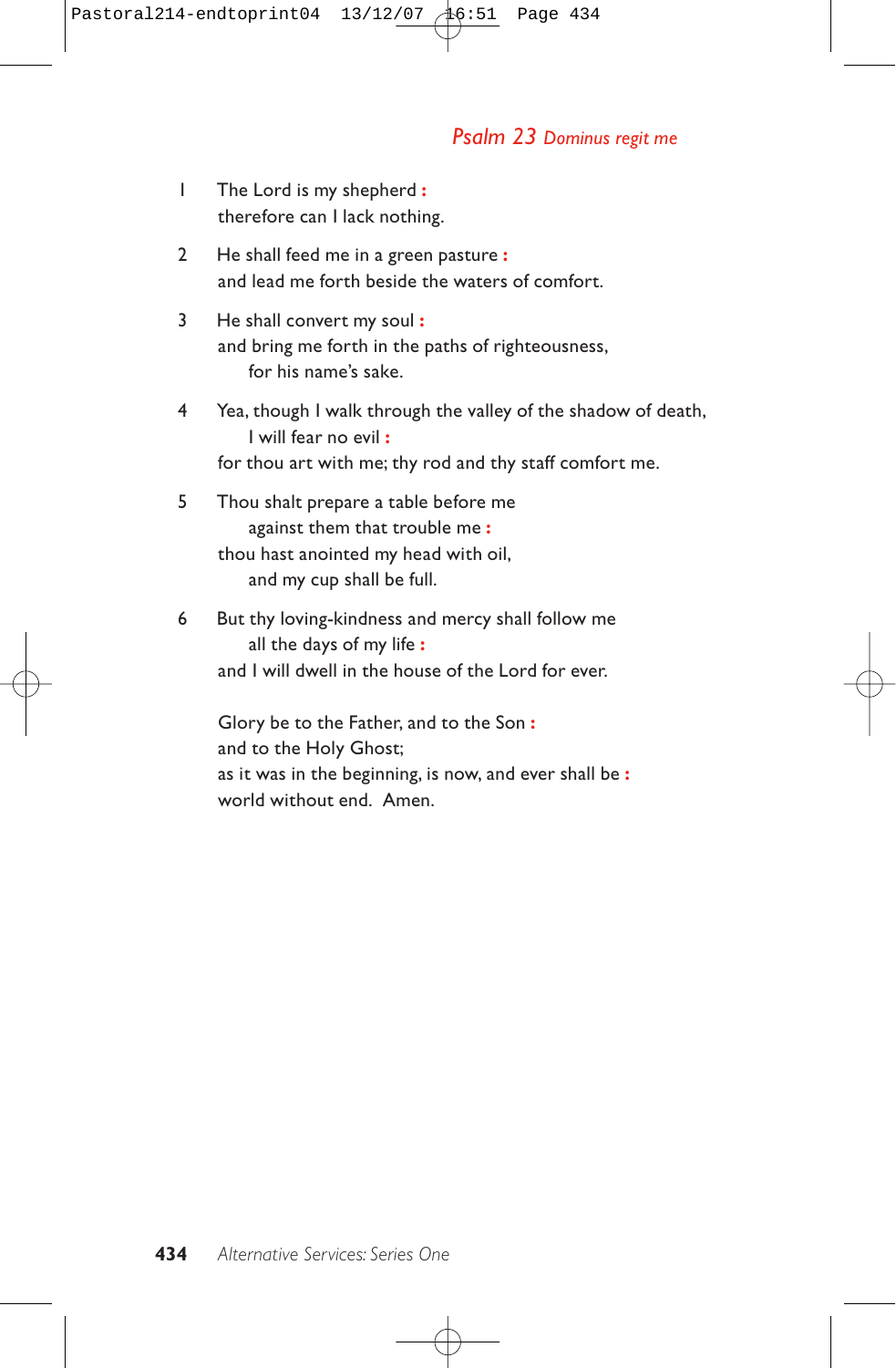# *Psalm 130 De profundis*

- 1 Out of the deep have I called unto thee, O Lord **:** Lord, hear my voice.
- 2 O let thine ears consider well **:** the voice of my complaint.
- 3 If thou, Lord, wilt be extreme to mark what is done amiss **:** O Lord, who may abide it?
- 4 For there is mercy with thee **:** therefore shalt thou be feared.
- 5 I look for the Lord; my soul doth wait for him **:** in his word is my trust.
- 6 My soul fleeth unto the Lord **:** before the morning watch, I say, before the morning watch.
- 7 O Israel, trust in the Lord, for with the Lord there is mercy **:** and with him is plenteous redemption.
- 8 And he shall redeem Israel **:** from all his sins.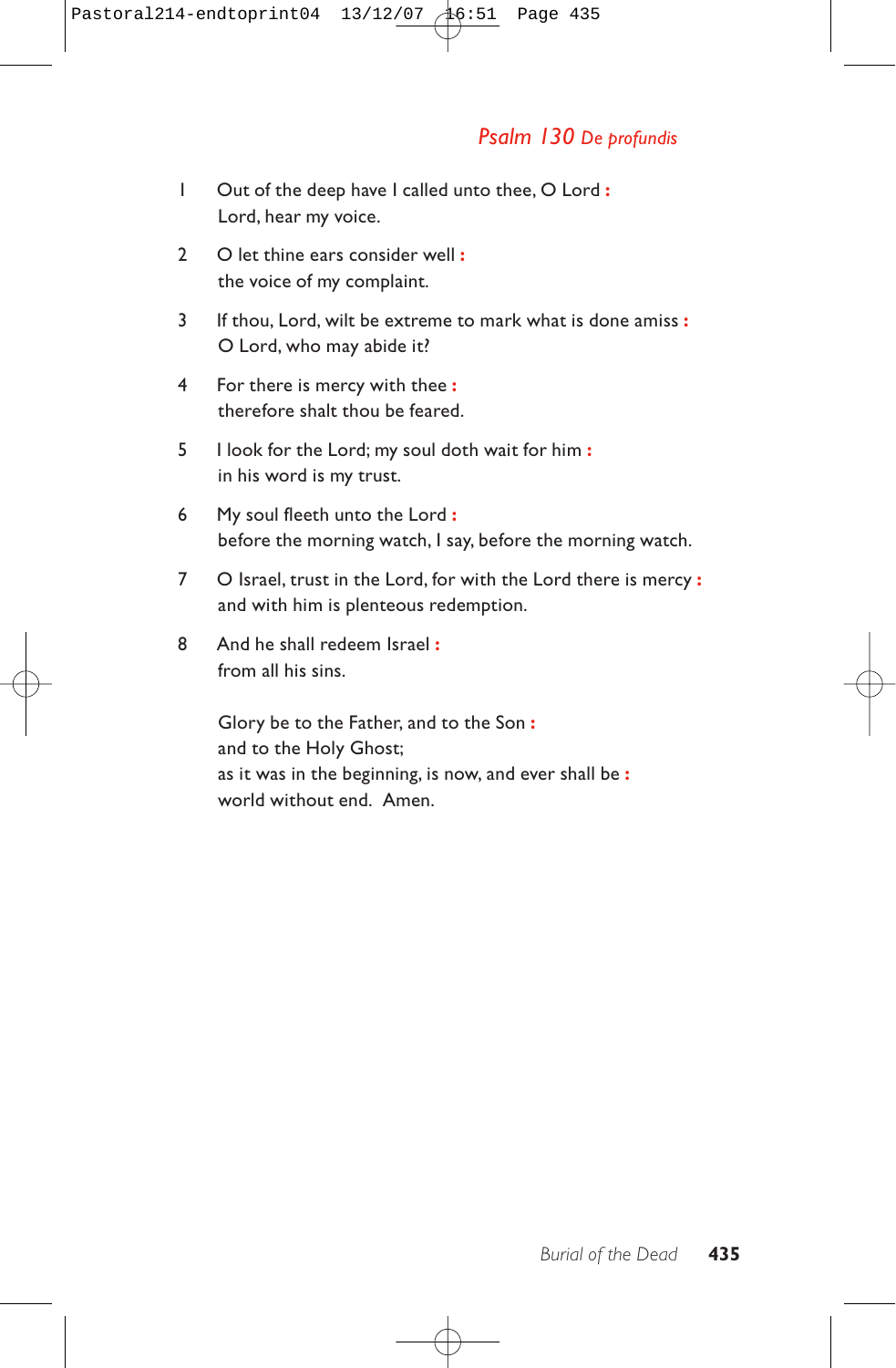# *1 Corinthians 15.20-26, 35-38, 42-44a, 53-end*

Now is Christ risen from the dead, and become the first-fruits of them that slept. For since by man came death, by man came also the resurrection of the dead. For as in Adam all die, even so in Christ shall all be made alive. But every man in his own order: Christ the first-fruits; afterward they that are Christ's, at his coming. Then cometh the end, when he shall have delivered up the kingdom to God, even the Father; when he shall have put down all rule, and all authority, and power. For he must reign, till he hath put all enemies under his feet. The last enemy that shall be destroyed is death.

But some man will say, How are the dead raised up? and with what body do they come? Thou fool, that which thou sowest is not quickened, except it die. And that which thou sowest, thou sowest not that body that shall be, but bare grain, it may chance of wheat, or of some other grain: But God giveth it a body, as it hath pleased him, and to every seed his own body.

So also is the resurrection of the dead: It is sown in corruption; it is raised in incorruption: It is sown in dishonour; it is raised in glory: It is sown in weakness; it is raised in power: It is sown a natural body; it is raised a spiritual body.

For this corruptible must put on incorruption, and this mortal must put on immortality. So when this corruptible shall have put on incorruption, and this mortal shall have put on immortality; then shall be brought to pass the saying that is written, Death is swallowed up in victory. O death, where is thy sting? O grave, where is thy victory? The sting of death is sin, and the strength of sin is the law. But thanks be to God, which giveth us the victory through our Lord Jesus Christ.

Therefore, my beloved brethren, be ye steadfast, unmovable, always abounding in the work of the Lord, forasmuch as ye know that your labour is not in vain in the Lord.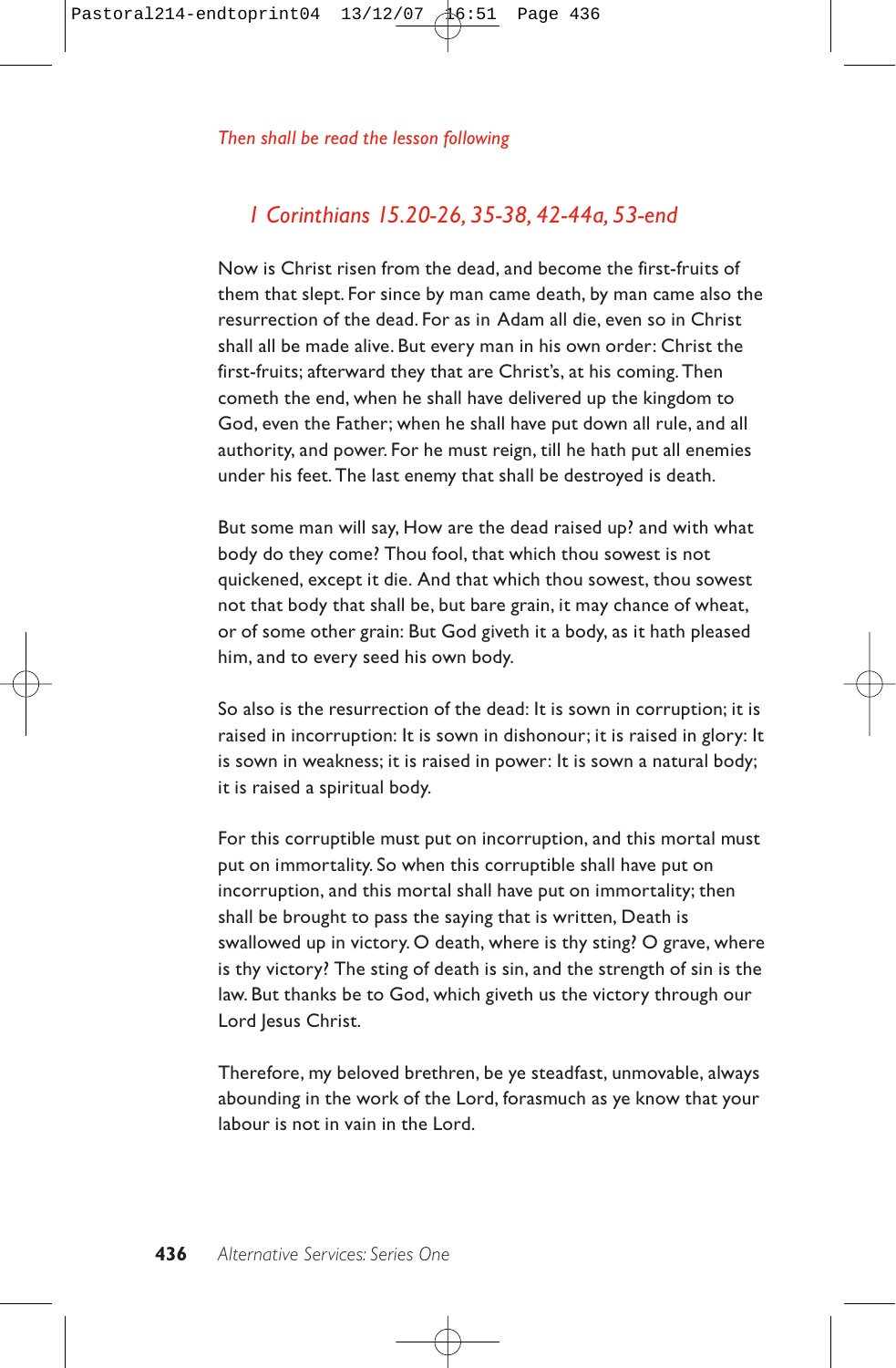# *2 Corinthians 4.16–5.10*

For which cause we faint not; but though our outward man perish, yet the inward man is renewed day by day. For our light affliction, which is but for a moment, worketh for us a far more exceeding and eternal weight of glory; while we look not at the things which are seen, but at the things which are not seen: for the things which are seen are temporal; but the things which are not seen are eternal. For we know that if our earthly house of this tabernacle were dissolved, we have a building of God, an house not made with hands, eternal in the heavens. For in this we groan, earnestly desiring to be clothed upon with our house which is from heaven: if so be that being clothed we shall not be found naked. For we that are in this tabernacle do groan, being burdened: not for that we would be unclothed, but clothed upon, that mortality might be swallowed up of life. Now he that hath wrought us for the selfsame thing is God, who also hath given unto us the earnest of the Spirit. Therefore we are always confident, knowing that, whilst we are at home in the body, we are absent from the Lord: (for we walk by faith, not by sight:) we are confident, I say, and willing rather to be absent from the body, and to be present with the Lord.Wherefore we labour, that, whether present or absent, we may be accepted of him. For we must all appear before the judgement seat of Christ; that every one may receive the things done in his body, according to that he hath done, whether it be good or bad.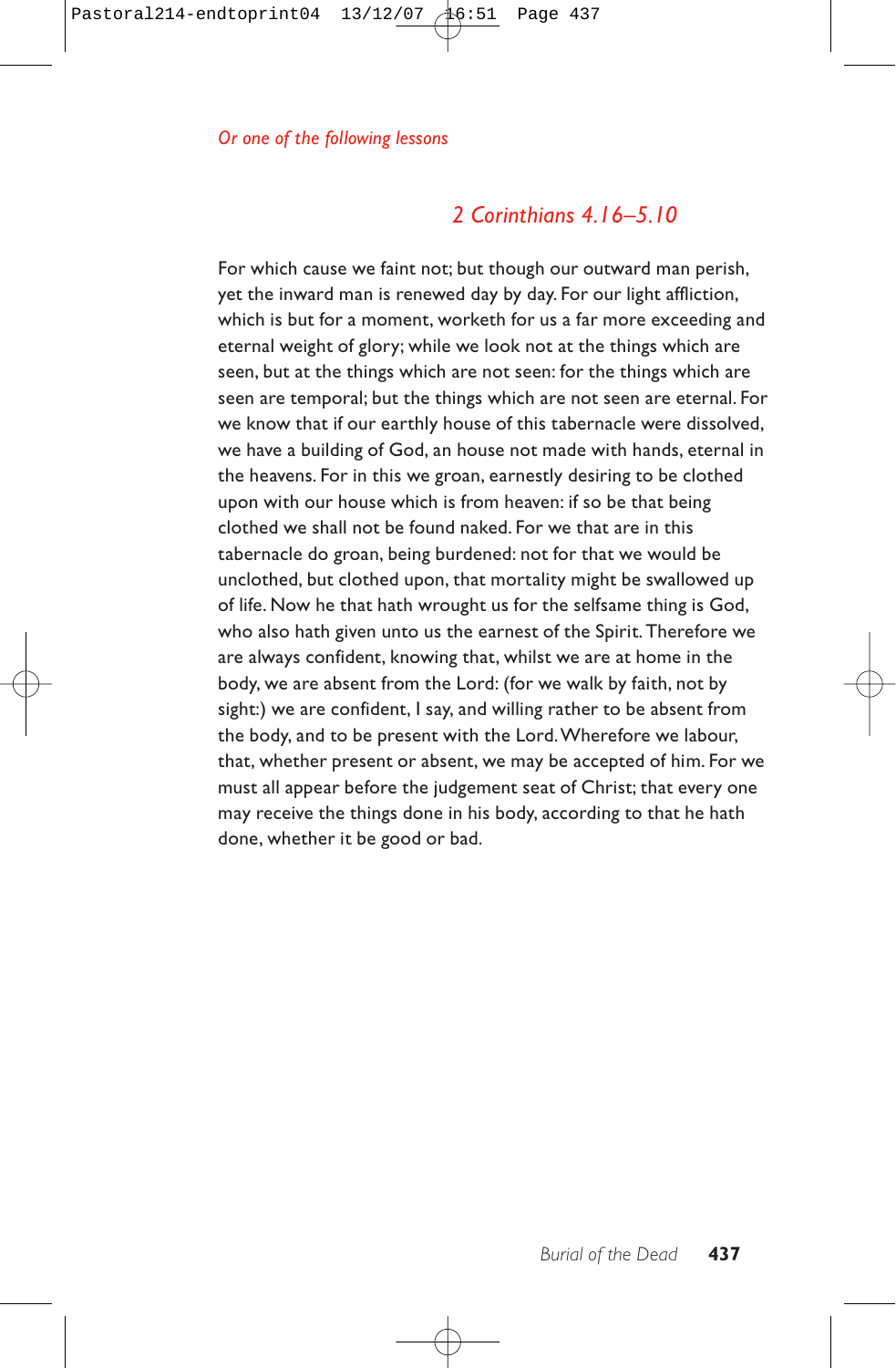## *Revelation 7.9-17*

After this I beheld, and lo, a great multitude, which no man could number, of all nations, and kindreds, and peoples, and tongues, stood before the throne, and before the Lamb, clothed with white robes, and palms in their hands; and cried with a loud voice, saying, Salvation to our God which sitteth upon the throne, and unto the Lamb. And all the angels stood round about the throne, and about the elders, and the four living creatures, and fell before the throne on their faces, and worshipped God, saying, Amen; Blessing, and glory, and wisdom, and thanksgiving, and honour, and power, and might, be unto our God for ever and ever. Amen. And one of the elders answered, saying unto me, What are these which are arrayed in white robes? and whence came they? And I said unto him, Sir, thou knowest. And he said to me, These are they which came out of great tribulation, and have washed their robes, and made them white in the blood of the Lamb. Therefore are they before the throne of God, and serve him day and night in his temple: and he that sitteth on the throne shall dwell among them. They shall hunger no more, neither thirst any more; neither shall the sun light on them, nor any heat. For the Lamb which is in the midst of the throne shall feed them, and shall lead them unto living fountains of waters: and God shall wipe away all tears from their eyes.

# *Revelation 21.1-7*

I saw a new heaven and a new earth: for the first heaven and the first earth were passed away; and there was no more sea. And I John saw the holy city, new Jerusalem, coming down from God out of heaven, prepared as a bride adorned for her husband. And I heard a great voice out of heaven saying, Behold, the tabernacle of God is with men, and he will dwell with them, and they shall be his people, and God himself shall be with them, and be their God. And God shall wipe away all tears from their eyes; and there shall be no more death, neither sorrow, nor crying, neither shall there be any more pain: for the former things are passed away. And he that sat upon the throne said, Behold, I make all things new. And he said unto me, Write: for these words are true and faithful. And he said unto me, It is done. I am Alpha and Omega, the beginning and the end. I will give unto him that is athirst of the fountain of the water of life freely. He that overcometh shall inherit all things; and I will be his God, and he shall be my son.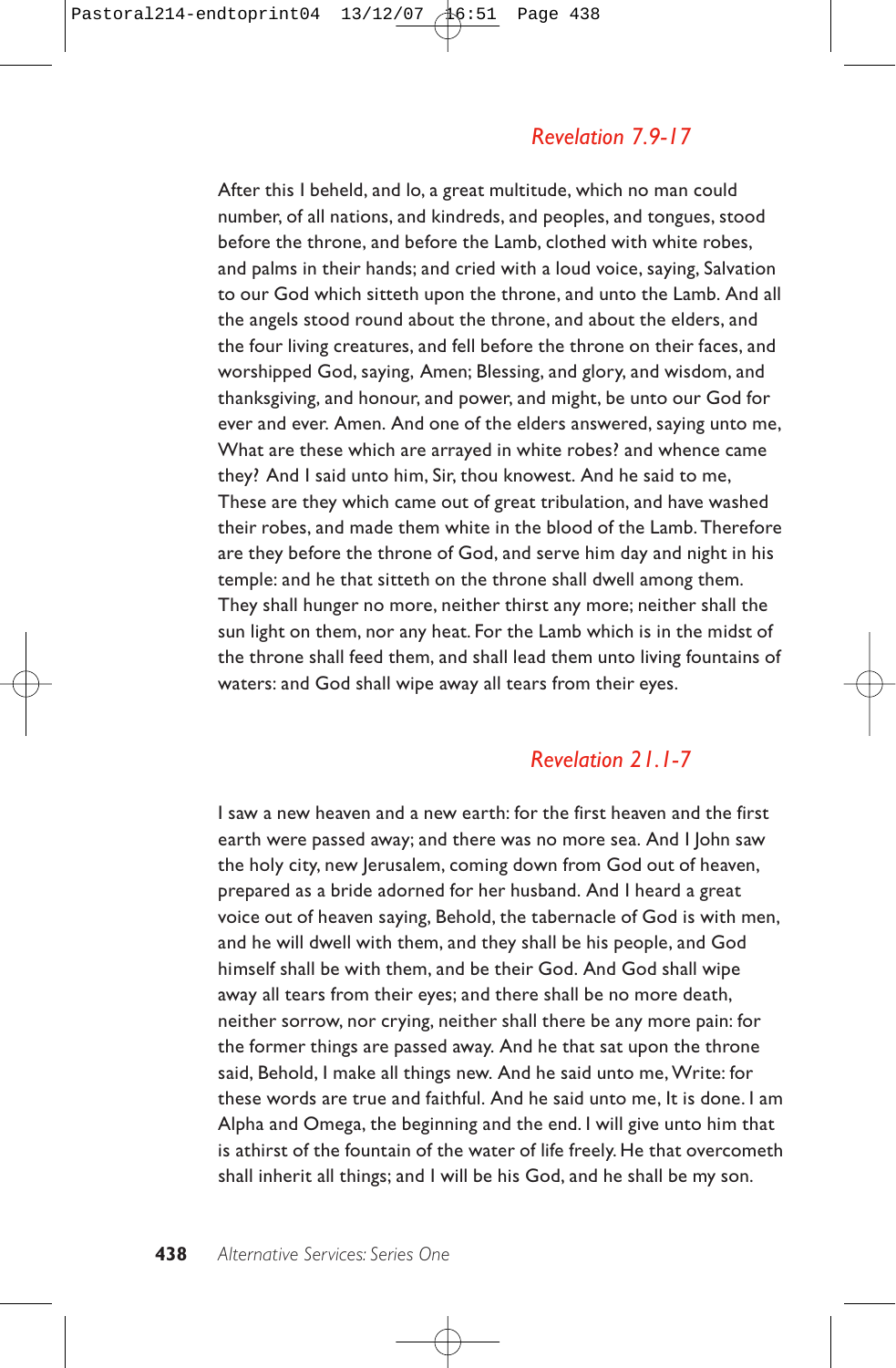

#### *Then shall the minister say*

Let us pray.

Lord, have mercy upon us.

- *All* **Christ, have mercy upon us.** Lord, have mercy upon us.
- *All* **Our Father, which art in heaven, hallowed be thy name; thy kingdom come; thy will be done, in earth as it is in heaven. Give us this day our daily bread. And forgive us our trespasses, as we forgive them that trespass against us. And lead us not into temptation; but deliver us from evil. Amen.**

*The following versicles and responses may then be said by the minister and people*

Enter not into judgement with thy servant, O Lord; *All* **for in thy sight shall no man living be justified.**

Grant unto *him* eternal rest;

*All* **and let perpetual light shine upon** *him***.**

We believe verily to see the goodness of the Lord;

*All* **in the land of the living.**

O Lord, hear our prayer;

*All* **and let our cry come unto thee.**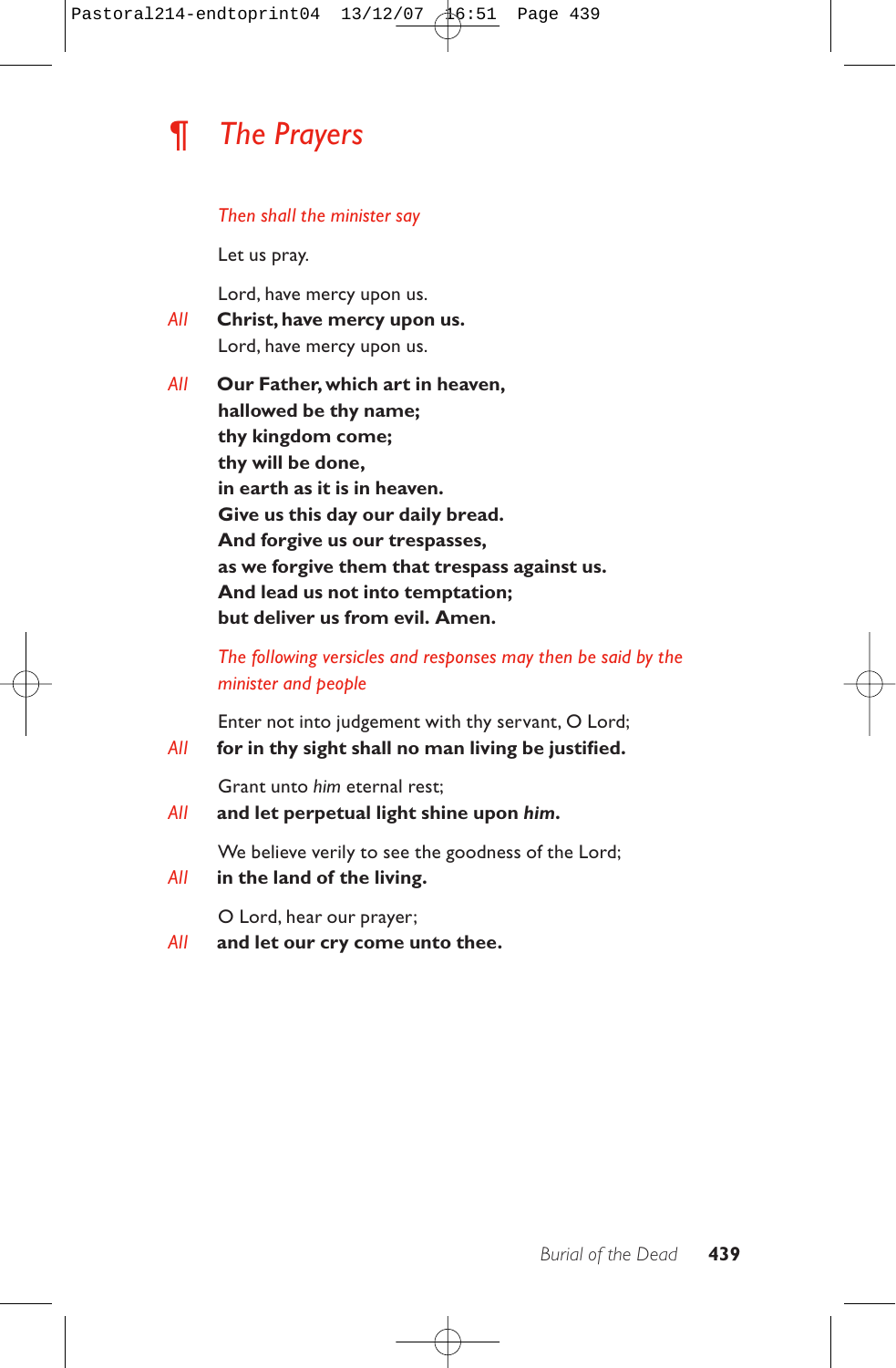#### *Then shall be said one or more of the following prayers*

Almighty God, with whom do live the spirits of them that depart hence in the Lord, and with whom the souls of the faithful, after they are delivered from the burden of the flesh, are in joy and felicity: We give thee hearty thanks, for that it hath pleased thee to deliver this our *brother* out of the miseries of this sinful world; beseeching thee, that it may please thee, of thy gracious goodness, shortly to accomplish the number of thine elect, and to hasten thy kingdom; that we, with all those that are departed in the true faith of thy holy name, may have our perfect consummation and bliss, both in body and soul, in thy eternal and everlasting glory; through Jesus Christ our Lord.

#### *All* **Amen.**

# *The Collect*

O merciful God, the Father of our Lord Jesus Christ, who is the resurrection and the life; in whom whosoever believeth shall live, though he die; and whosoever liveth, and believeth in him, shall not die eternally; who also hath taught us, by his holy Apostle Saint Paul, not to be sorry, as men without hope, for them that sleep in him: We meekly beseech thee, O Father, to raise us from the death of sin unto the life of righteousness; that, when we shall depart this life, we may rest in him, as our hope is this our *brother* doth; and that, at the general resurrection in the last day, we may be found acceptable in thy sight; and receive that blessing, which thy well-beloved Son shall then pronounce to all that love and fear thee, saying, Come, ye blessed children of my Father, receive the kingdom prepared for you from the beginning of the world. Grant this, we beseech thee, O merciful Father, through Jesus Christ, our Mediator and Redeemer.

#### *All* **Amen.**

O Father of all, we pray to thee for those whom we love, but see no longer. Grant them thy peace; let light perpetual shine upon them; and in thy loving wisdom and almighty power work in them the good purpose of thy perfect will; through Jesus Christ our Lord.

#### *All* **Amen.**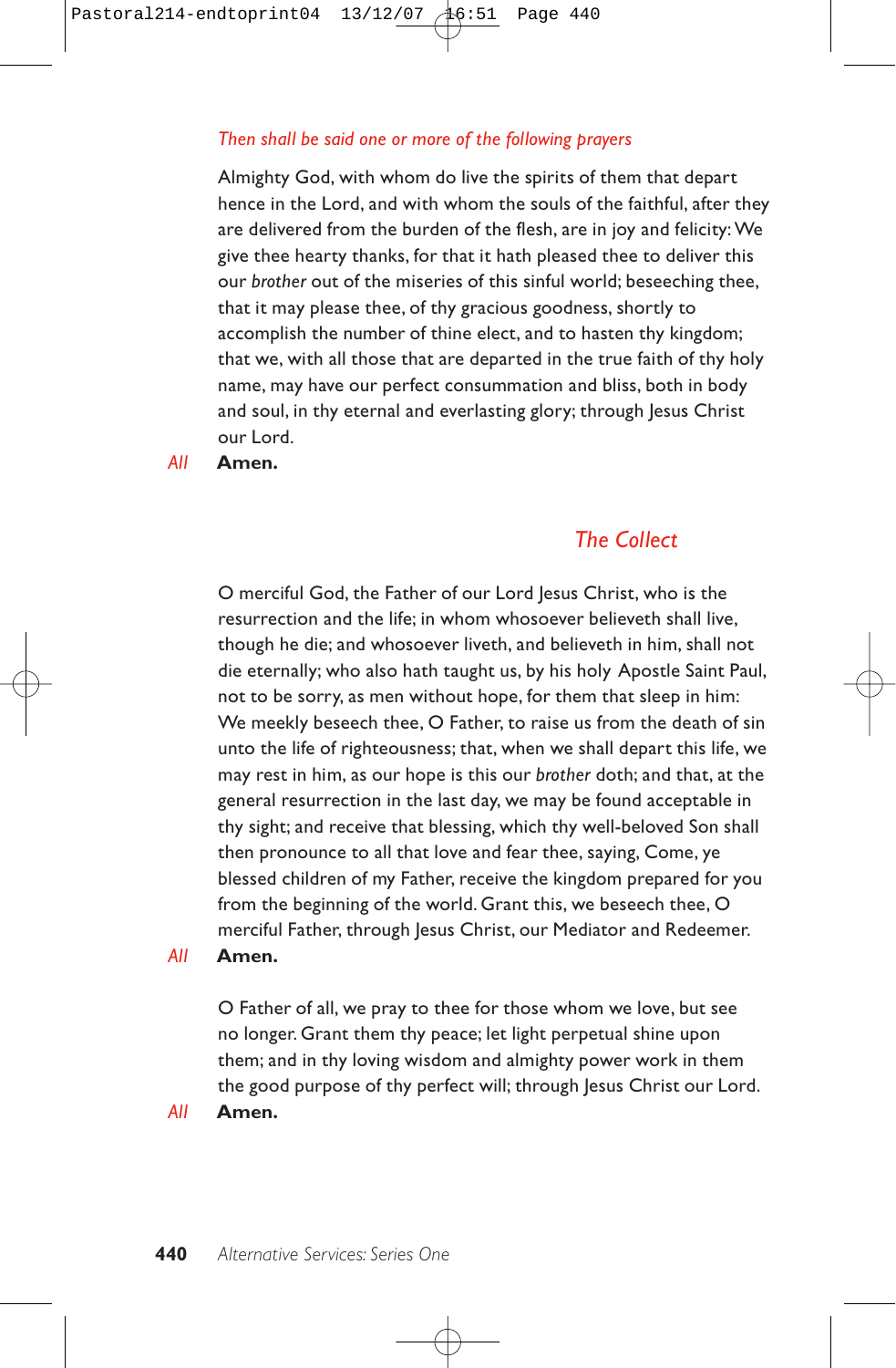Almighty God, Father of all mercies and giver of all comfort: Deal graciously, we pray thee, with those who mourn, that casting every care on thee, they may know the consolation of thy love; through Jesus Christ our Lord.

*All* **Amen.**

O heavenly Father, who in thy Son Jesus Christ, hast given us a true faith, and a sure hope: Help us, we pray thee, to live as those who believe and trust in the communion of saints, the forgiveness of sins, and the resurrection to life everlasting, and strengthen this faith and hope in us all the days of our life: through the love of thy Son, Jesus Christ our Saviour.

*All* **Amen.**

### *And then shall be said*

The grace of our Lord Jesus Christ, and the love of God, and the fellowship of the Holy Ghost, be with us all evermore.

*All* **Amen.**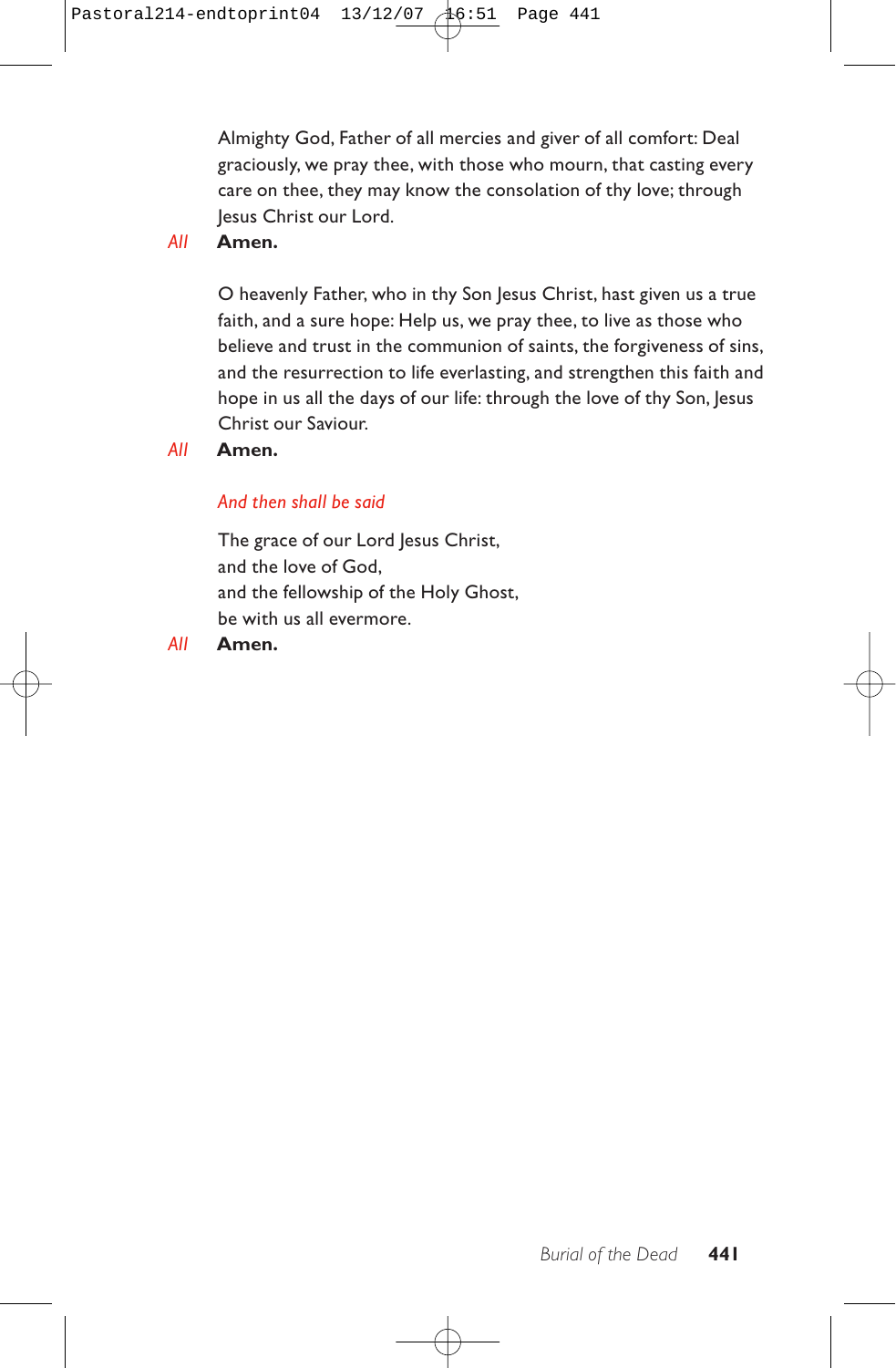

*The Burial may precede the Service in Church and the Prayers.*

*When they come to the grave, while the body is made ready to be laid into the earth, the minister shall say, or the minister and clerks shall sing these anthems*

Man that is born of a woman hath but a short time to live, and is full of misery. He cometh up, and is cut down, like a flower; he fleeth as it were a shadow, and never continueth in one stay.

In the midst of life we are in death: of whom may we seek for succour, but of thee, O Lord, who for our sins art justly displeased?

Yet, O Lord God most holy, O Lord most mighty, O holy and most merciful Saviour, deliver us not into the bitter pains of eternal death.

Thou knowest, Lord, the secrets of our hearts; shut not thy merciful ears to our prayer; but spare us, Lord most holy, O God most mighty, O holy and merciful Saviour, thou most worthy Judge eternal, suffer us not, at our last hour, for any pains of death, to fall from thee.

*(or)*

# *Psalm 103.13-17*

| 13 | Like as a father pitieth his own children:<br>even so is the Lord merciful unto them that fear him.                                             |
|----|-------------------------------------------------------------------------------------------------------------------------------------------------|
| 4  | For he knoweth whereof we are made:<br>he remembereth that we are but dust.                                                                     |
| 15 | The days of man are but as grass:<br>for he flourisheth as a flower of the field.                                                               |
| 16 | For as soon as the wind goeth over it, it is gone:<br>and the place thereof shall know it no more.                                              |
| 17 | But the merciful goodness of the Lord endureth<br>for ever and ever upon them that fear him:<br>and his righteousness upon children's children. |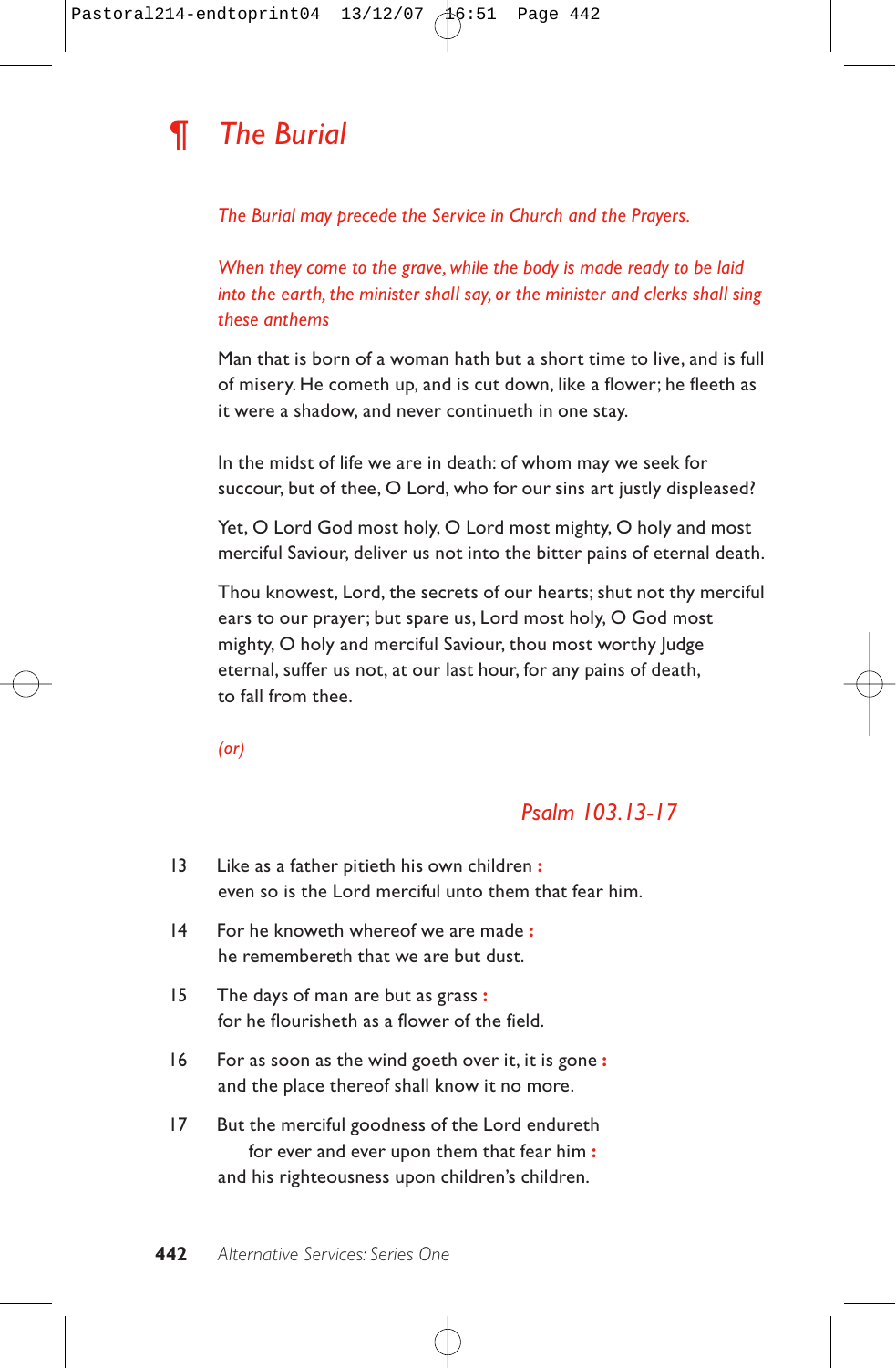### *Then, while the earth shall be cast upon the body by some standing by, the minister shall say*

Forasmuch as it hath pleased Almighty God of his great mercy to take unto himself the soul of our dear *brother* here departed, we therefore commit *his* body to the ground; earth to earth, ashes to ashes, dust to dust; in sure and certain hope of the resurrection to eternal life through our Lord Jesus Christ; who shall change the body of our low estate that it may be like unto his glorious body, according to the mighty working, whereby he is able to subdue all things to himself.

#### *(or)*

We commend unto thy hands of mercy, most merciful Father, the soul of this our *brother* departed, and we commit *his* body to the ground, earth to earth, ashes to ashes, dust to dust. And we beseech thine infinite goodness to give us grace to live in thy fear and love and to die in thy favour, that when the judgement shall come which thou hast committed to thy well-beloved Son, both this our *brother* and we may be found acceptable in thy sight. Grant this, O merciful Father, for the sake of Jesus Christ, our only Saviour, Mediator, and Advocate.

#### *All* **Amen.**

#### *Then shall be said or sung*

I heard a voice from heaven, saying unto me, Write, From henceforth blessed are the dead which die in the Lord: even so saith the Spirit; for they rest from their labours.

#### *Here may be added by the minister*

Now unto the King eternal, immortal, invisible, the only wise God, be honour and glory for ever and ever.

*All* **Amen.**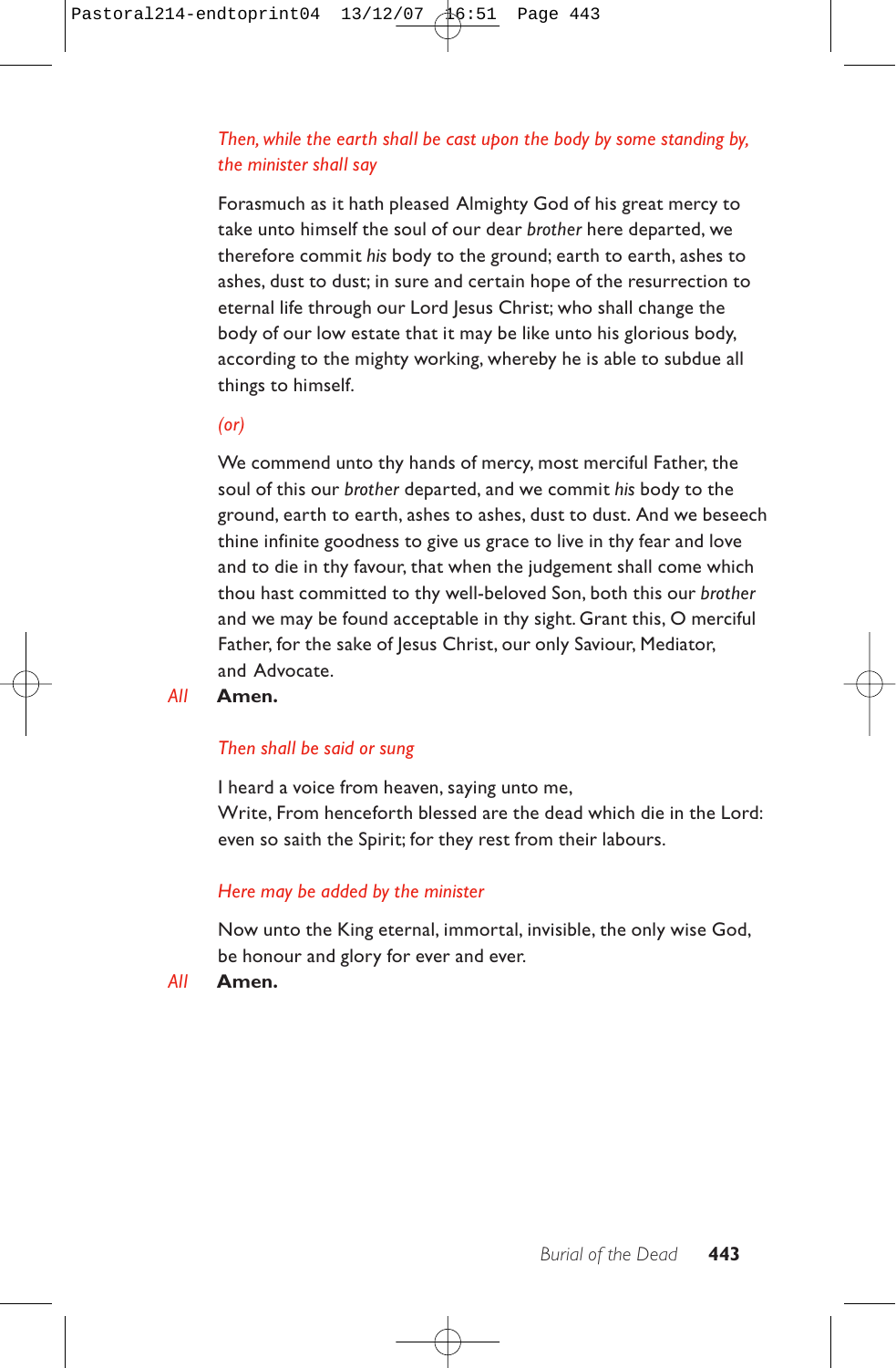# **Notes**

- **1** The whole of this Order, with the exception of the Burial, may be said in the church.
- **2** At the Service in Church three of the above lessons may be read, each preceded by one of the psalms above-mentioned: but a hymn may be sung in place of a psalm before the third lesson.
- **3** The Service in Church together with the Prayers may be used as a Memorial Service for the Departed apart from the funeral.
- **4** When a child is buried at the same time with an adult person one or more of the prayers provided in the Order for the Burial of a Child may be said before 'The grace of our Lord Jesus Christ', etc.
- **5** When this Order is used at the cremation of the body, in place of the words, 'commit *his* body to the ground, earth to earth, ashes to ashes, dust to dust', shall be said the words, 'commit *his* body to be consumed by fire': and in this case it shall suffice to say one or more of the Prayers at the burial of the ashes.
- **6** When this Order is used at the burial of the ashes after cremation, in place of the words, 'commit *his* body to the ground, earth to earth, ashes to ashes, dust to dust', shall be said the words, 'commit *his* ashes to the ground, earth to earth, dust to dust', or, 'commit *his* ashes to their resting place'.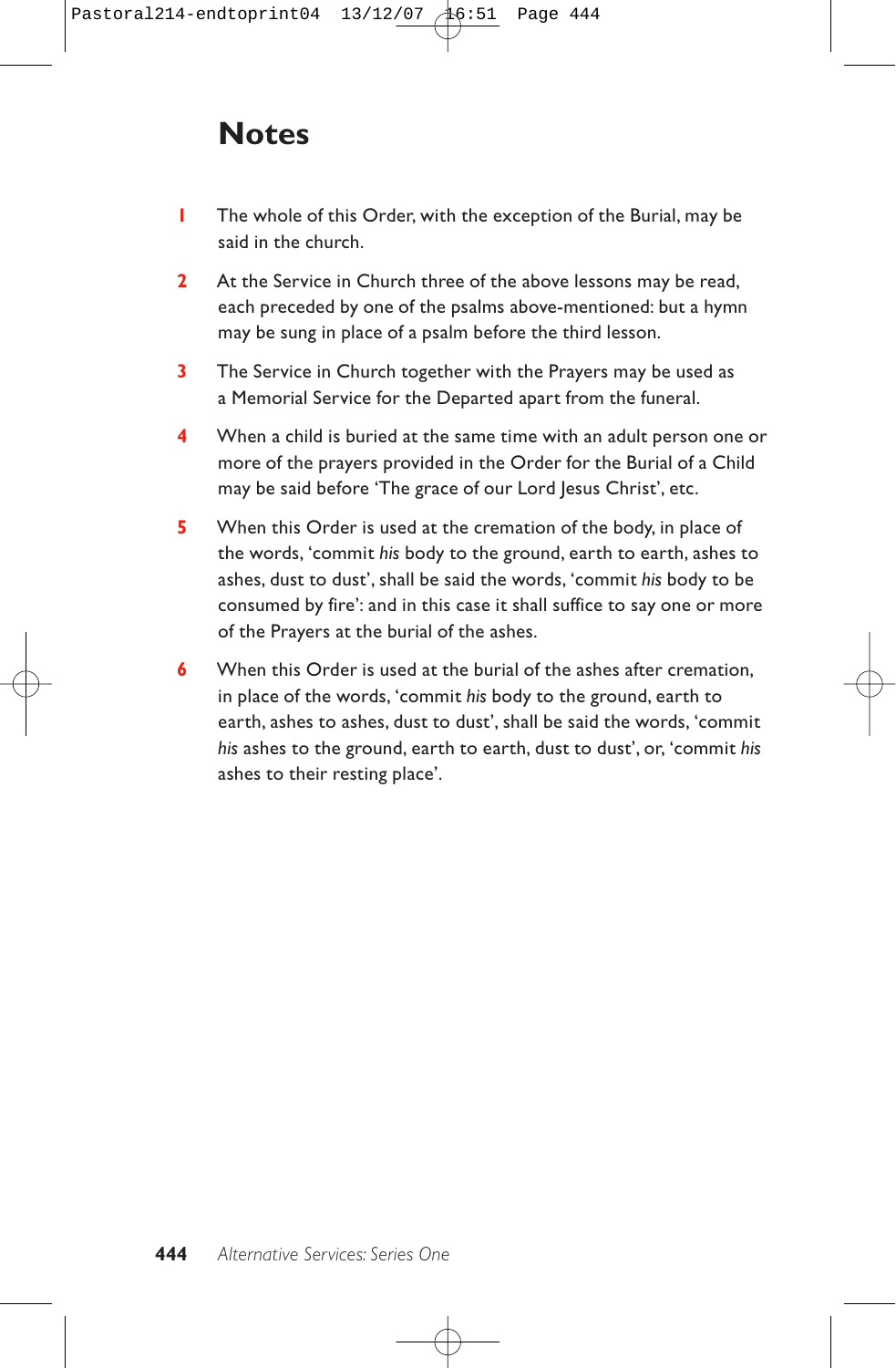# **Collect, Epistle and Gospel at Holy Communion**

*When there is a celebration of the Holy Communion on the day of the Burial, the priest shall use the Collect appointed in this Order, or the Collect of Easter Even, or that of the Commemoration of the Faithful Departed; and for the Epistle*

# *1 Thessalonians 4.13-18*

I would not have you to be ignorant, brethren, concerning them which are asleep, that ye sorrow not, even as others which have no hope. For if we believe that lesus died and rose again, even so them also which sleep in Jesus will God bring with him. For this we say unto you by the word of the Lord, that we which are alive and remain unto the coming of the Lord shall not prevent them which are asleep. For the Lord himself shall descend from heaven with a shout, with the voice of the archangel, and with the trump of God: and the dead in Christ shall rise first: then we which are alive and remain shall be caught up together with them in the clouds, to meet the Lord in the air: and so shall we ever be with the Lord. Wherefore comfort one another with these words.

*(or)*

# *2 Corinthians 4.16–5.4*

Though our outward man perish, yet the inward man is renewed day by day. For our light affliction, which is but for a moment, worketh for us a far more exceeding and eternal weight of glory; while we look not at the things which are seen, but at the things which are not seen: for the things which are seen are temporal; but the things which are not seen are eternal. For we know that if our earthly house of this tabernacle were dissolved, we have a building of God, a house not made with hands, eternal in the heavens. For in this we groan, earnestly desiring to be clothed upon with our house which is from heaven: if so be that being clothed we shall not be found naked. For we that are in this tabernacle do groan, being burdened: not for that we would be unclothed, but clothed upon, that mortality might be swallowed up of life.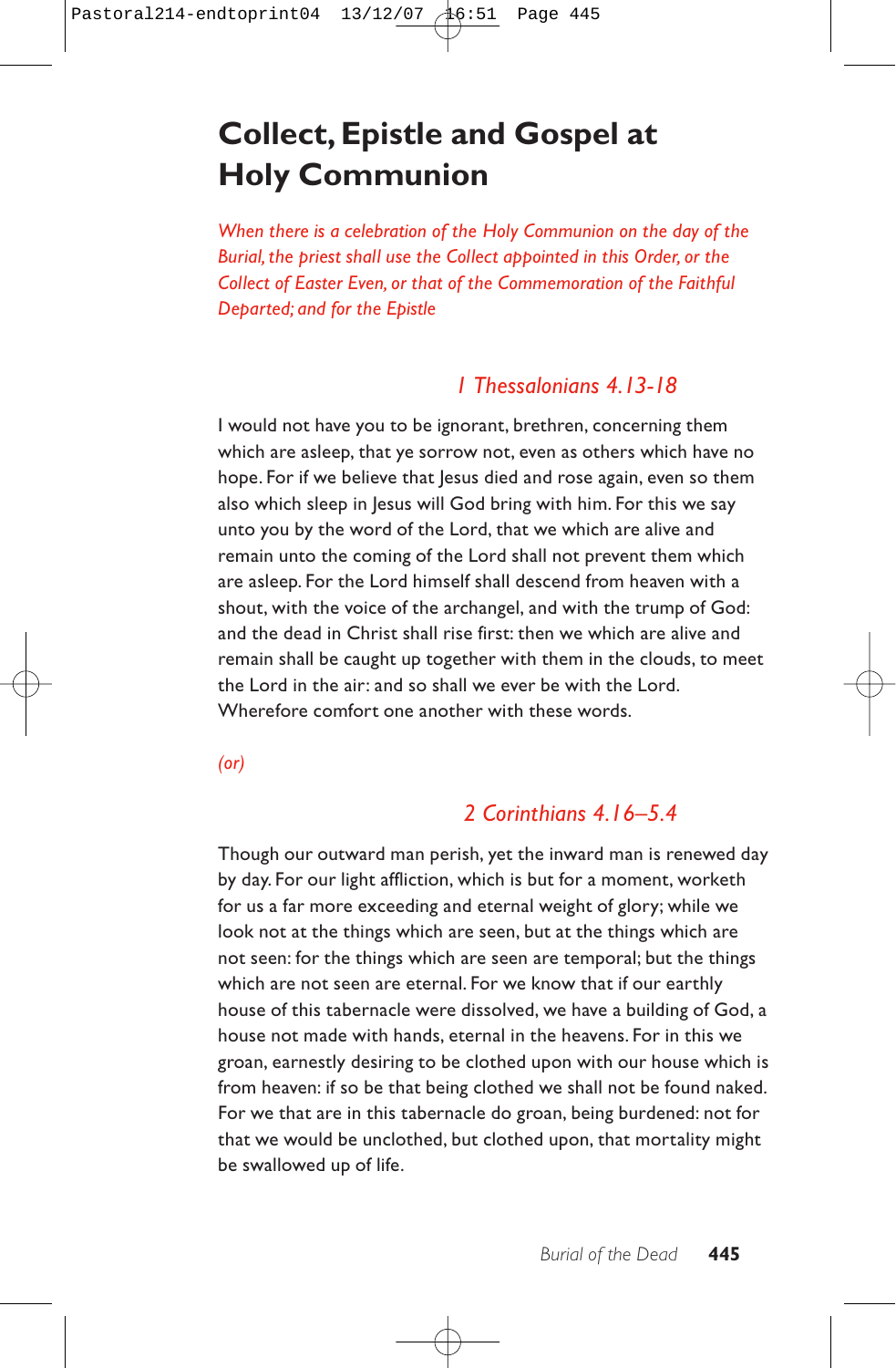# *John 6.37-41*

Jesus said, All that the Father giveth me shall come to me; and him that cometh to me I will in no wise cast out. For I came down from heaven, not to do mine own will, but the will of him that sent me. And this is the Father's will which hath sent me, that of all which he hath given me I should lose nothing, but should raise it up again at the last day. And this is the will of him that sent me, that every one which seeth the Son, and believeth on him, may have everlasting life: and I will raise him up at the last day. The Jews then murmured at him, because he said, I am the bread which came down from heaven.

*(or)*

# *John 5.24-29*

Jesus said,Verily, verily I say unto you, He that heareth my word, and believeth on him that sent me, hath everlasting life, and shall not come into condemnation; but is passed from death unto life.Verily, verily I say unto you, The hour is coming, and now is, when the dead shall hear the voice of the Son of God: and they that hear shall live. For as the Father hath life in himself; so hath he given to the Son to have life in himself; and hath given him authority to execute judgement also, because he is the Son of man. Marvel not at this: for the hour is coming, in the which all that are in the graves shall hear his voice, and shall come forth; they that have done good, unto the resurrection of life; and they that have done evil, unto the resurrection of judgement.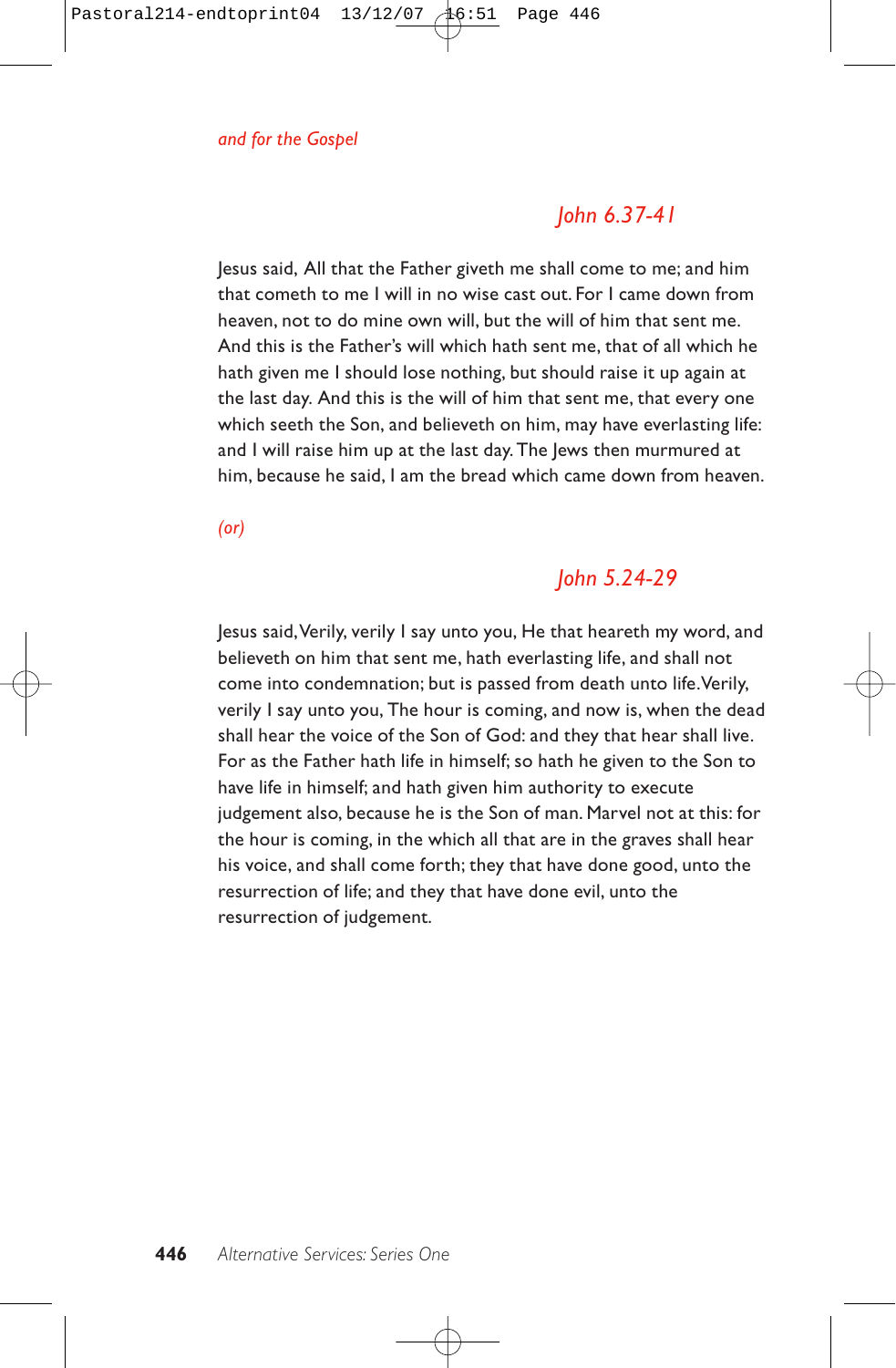# **An Order for the Burial of a Child**

# *¶ The Introduction*

*The minister and clerks meeting the body at the entrance of the churchyard, and going before it either into the church or towards the grave, shall say or sing*

I am the resurrection and the life, saith the Lord: he that believeth in me, though he were dead, yet shall he live: and whosoever liveth and believeth in me shall never die. *John 11.25, 26*

I know that my Redeemer liveth, and that he shall stand up at the last upon the earth.Whom I shall see for myself, and mine eyes shall behold, and not another. *Job 19.25, 27* 

We brought nothing into this world, and it is certain we can carry nothing out. The Lord gave, and the Lord hath taken away; blessed be the name of the Lord. *1 Timothy 6.7; Job 1.21*

He shall feed his flock like a shepherd: he shall gather the lambs with his arm, and carry them in his bosom. *Isaiah 40.11*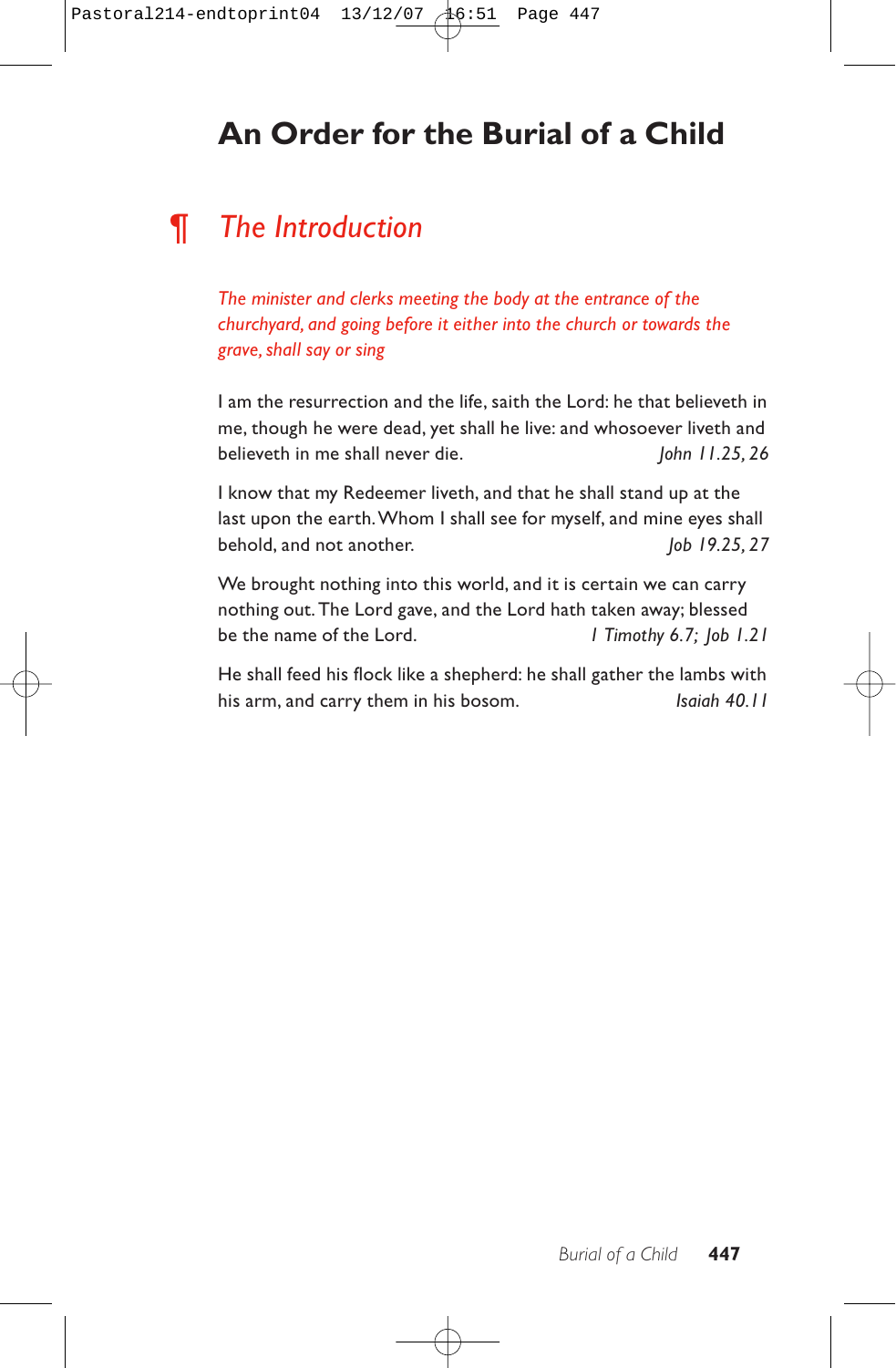# *¶ The Service in Church*

#### *After they are come into the church shall be read this psalm*

### *Psalm 23 Dominus regit me*

- 1 The Lord is my shepherd **:** therefore can I lack nothing.
- 2 He shall feed me in a green pasture **:** and lead me forth beside the waters of comfort.
- 3 He shall convert my soul **:** and bring me forth in the paths of righteousness, for his name's sake.
- 4 Yea, though I walk through the valley of the shadow of death, I will fear no evil **:** for thou art with me; thy rod and thy staff comfort me.
- 5 Thou shalt prepare a table before me against them that trouble me **:** thou hast anointed my head with oil, and my cup shall be full.
- 6 But thy loving-kindness and mercy shall follow me all the days of my life **:** and I will dwell in the house of the Lord for ever.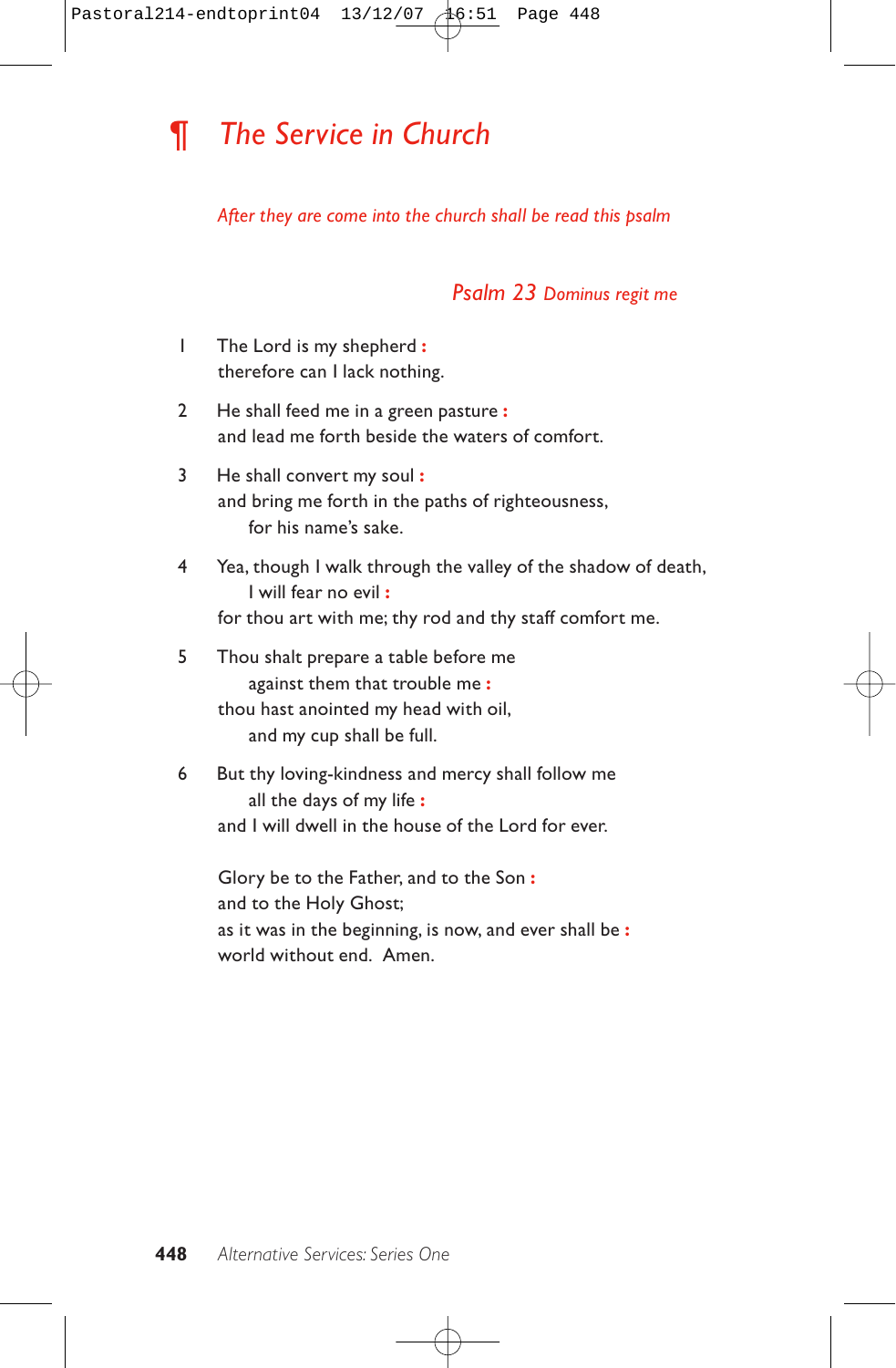# *Mark 10.13-16*

They brought young children to him, that he should touch them: and his disciples rebuked those that brought them. But when Jesus saw it, he was much displeased, and said unto them, Suffer the little children to come unto me, and forbid them not; for of such is the kingdom of God.Verily I say unto you, Whosoever shall not receive the kingdom of God as a little child, he shall not enter therein. And he took them up in his arms, put his hands upon them, and blessed them.

#### *Then shall the minister say*

Let us pray.

Lord, have mercy upon us.

- *All* **Christ, have mercy upon us.** Lord, have mercy upon us.
- *All* **Our Father, which art in heaven, hallowed be thy name; thy kingdom come; thy will be done, in earth as it is in heaven. Give us this day our daily bread. And forgive us our trespasses, as we forgive them that trespass against us. And lead us not into temptation; but deliver us from evil. Amen.**

*The following versicles and responses may then be said*

Grant unto *him* eternal rest;

#### *All* **and let perpetual light shine upon** *him***.**

We believe verily to see the goodness of the Lord;

*All* **in the land of the living.**

O Lord, hear our prayer;

*All* **and let our cry come unto thee.**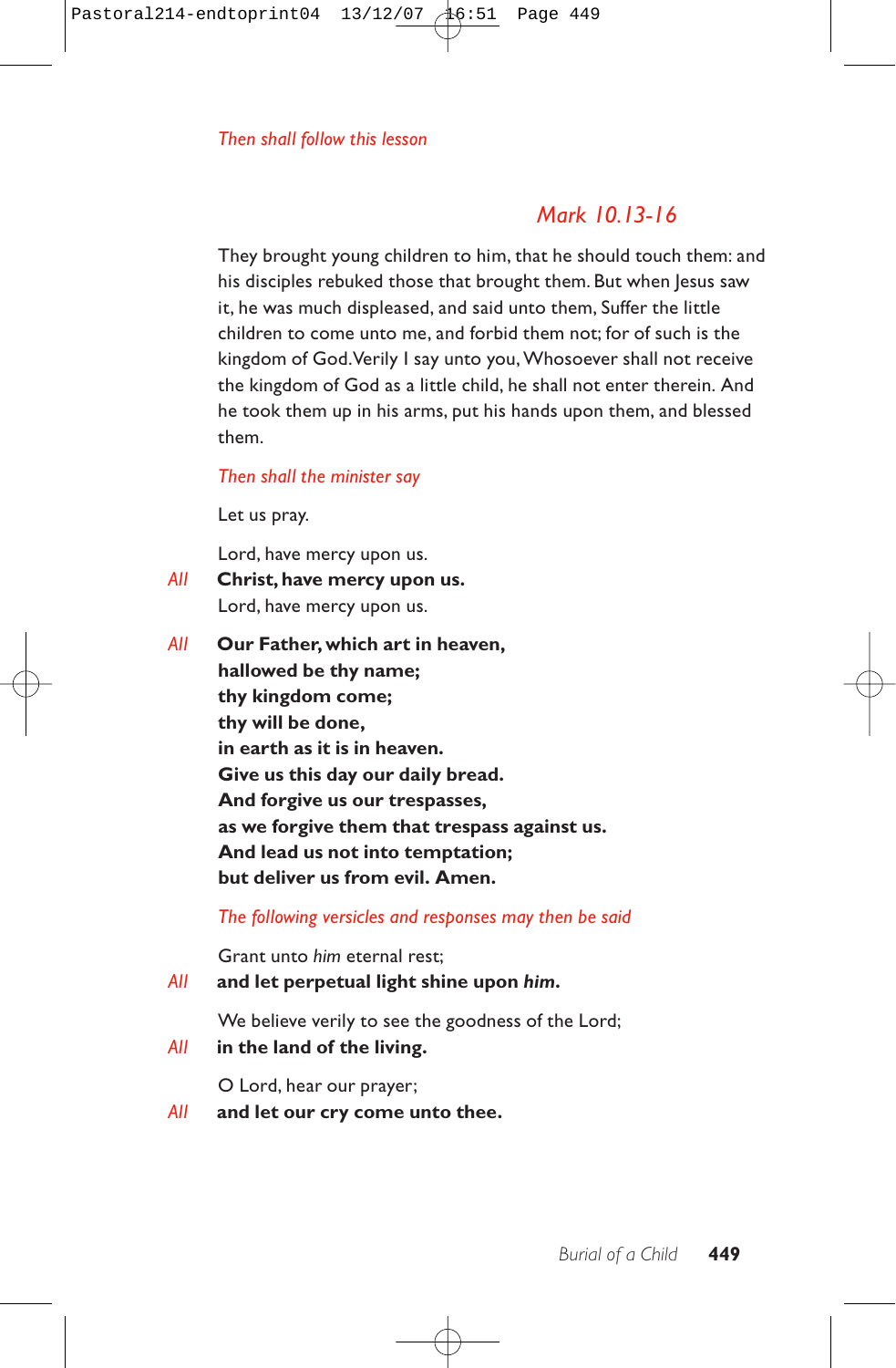#### *Then shall be said one or both of the following prayers*

O Lord Jesu Christ, who didst take little children into thine arms and bless them: Open thou our eyes, we beseech thee, to perceive that it is of thy goodness that thou hast taken this thy child into the everlasting arms of thine infinite love; who livest and reignest with the Father and the Holy Spirit, ever one God, world without end.

#### *All* **Amen.**

O God, whose ways are hidden and thy works most wonderful, who makest nothing in vain and lovest all that thou hast made: Comfort thou thy servants, whose hearts are sore smitten and oppressed; and grant that they may so love and serve thee in this life, that together with this thy child, they may obtain the fulness of thy promises in the world to come; through Jesus Christ our Lord.

#### *All* **Amen.**

#### *And then shall be said*

The grace of our Lord Jesus Christ, and the love of God, and the fellowship of the Holy Ghost, be with us all evermore.

#### *All* **Amen.**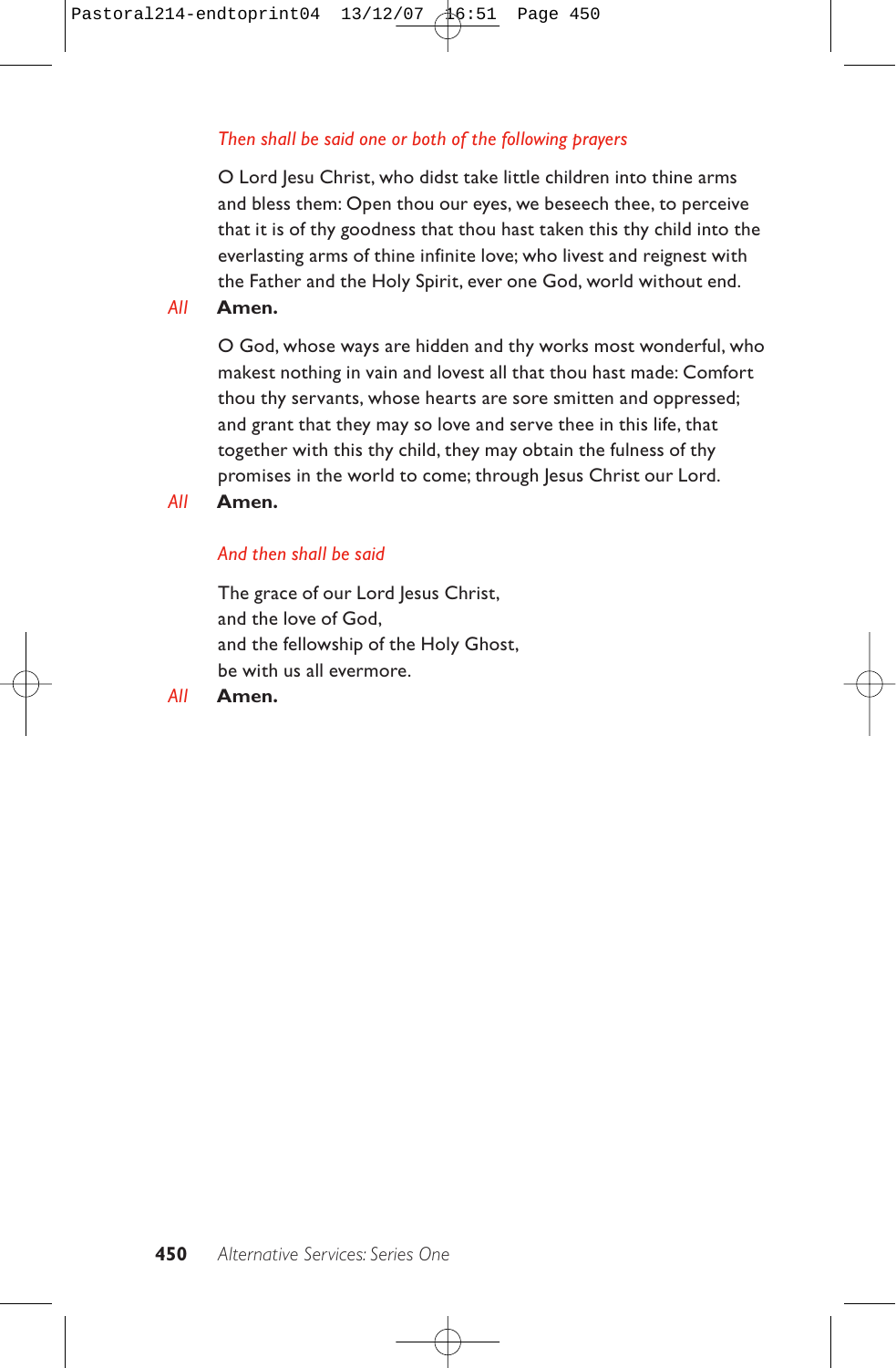# *¶ The Burial*

*The Burial may precede the Service in Church.*

*When they come to the grave, while the body is made ready to be laid into the earth, the minister shall say, or the minister and the clerks shall sing*

Man that is born of a woman hath but a short time to live. He cometh up, and is cut down, like a flower; he fleeth as it were a shadow, and never continueth in one stay.

## *Then, while the earth shall be cast upon the body by some standing by, the minister shall say*

Forasmuch as it hath pleased Almighty God of his great mercy to take unto himself the soul of this child here departed, we therefore commit *his* body to the ground; earth to earth, ashes to ashes, dust to dust: in sure and certain hope of the resurrection to eternal life, through our Lord Jesus Christ; who shall change the body of our low estate, that it may be like unto his glorious body, according to the mighty working, whereby he is able to subdue all things to himself.

*(or)*

We commend unto thy hands of mercy, most merciful Father, the soul of this thy child; and we commit *his* body to the ground, earth to earth, ashes to ashes, dust to dust. And we beseech thine infinite goodness to give us grace to live in thy fear and love, and to die in thy favour, that when the judgement shall come which thou hast committed to thy well-beloved Son, both this child and we may be found acceptable in thy sight. Grant this, O merciful Father, for the sake of Jesus Christ, our only Saviour, Mediator, and Advocate.

#### *All* **Amen.**

#### *Then shall be said or sung*

They shall hunger no more, neither thirst any more; neither shall the sun light on them, nor any heat. For the Lamb which is in the midst of the throne shall feed them, and shall lead them unto living fountains of waters: and God shall wipe away all tears from their eyes.

### *Here shall be added by the minister*

Now unto the King eternal, immortal, invisible, the only wise God, be honour and glory for ever and ever.

*All* **Amen.**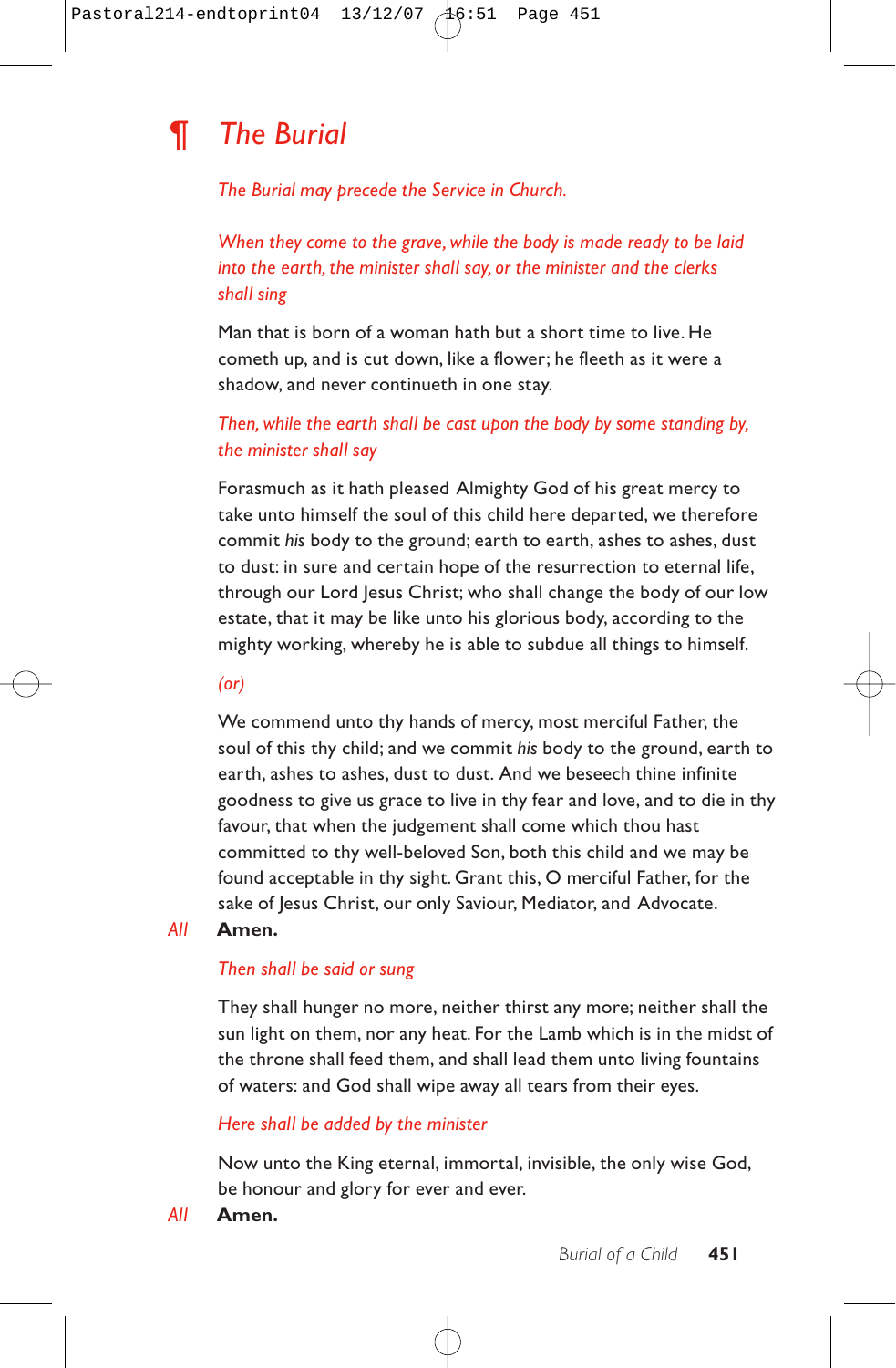# **The Penitential Psalms**

### *Psalm 6 Domine, ne in furore*

- 1 O Lord, rebuke me not in thine indignation **:** neither chasten me in thy displeasure.
- 2 Have mercy upon me, O Lord, for I am weak **:** O Lord, heal me, for my bones are vexed.
- 3 My soul also is sore troubled **:** but, Lord, how long wilt thou punish me?
- 4 Turn thee, O Lord, and deliver my soul **:** O save me for thy mercy's sake.
- 5 For in death no man remembereth thee **:** and who will give thee thanks in the pit?
- 6 I am weary of my groaning; every night wash I my bed **:** and water my couch with my tears.
- 7 My beauty is gone for very trouble **:** and worn away because of all mine enemies.
- 8 Away from me, all ye that work vanity **:** for the Lord hath heard the voice of my weeping.
- 9 The Lord hath heard my petition **:** the Lord will receive my prayer.
- 10 All mine enemies shall be confounded, and sore vexed **:** they shall be turned back, and put to shame suddenly.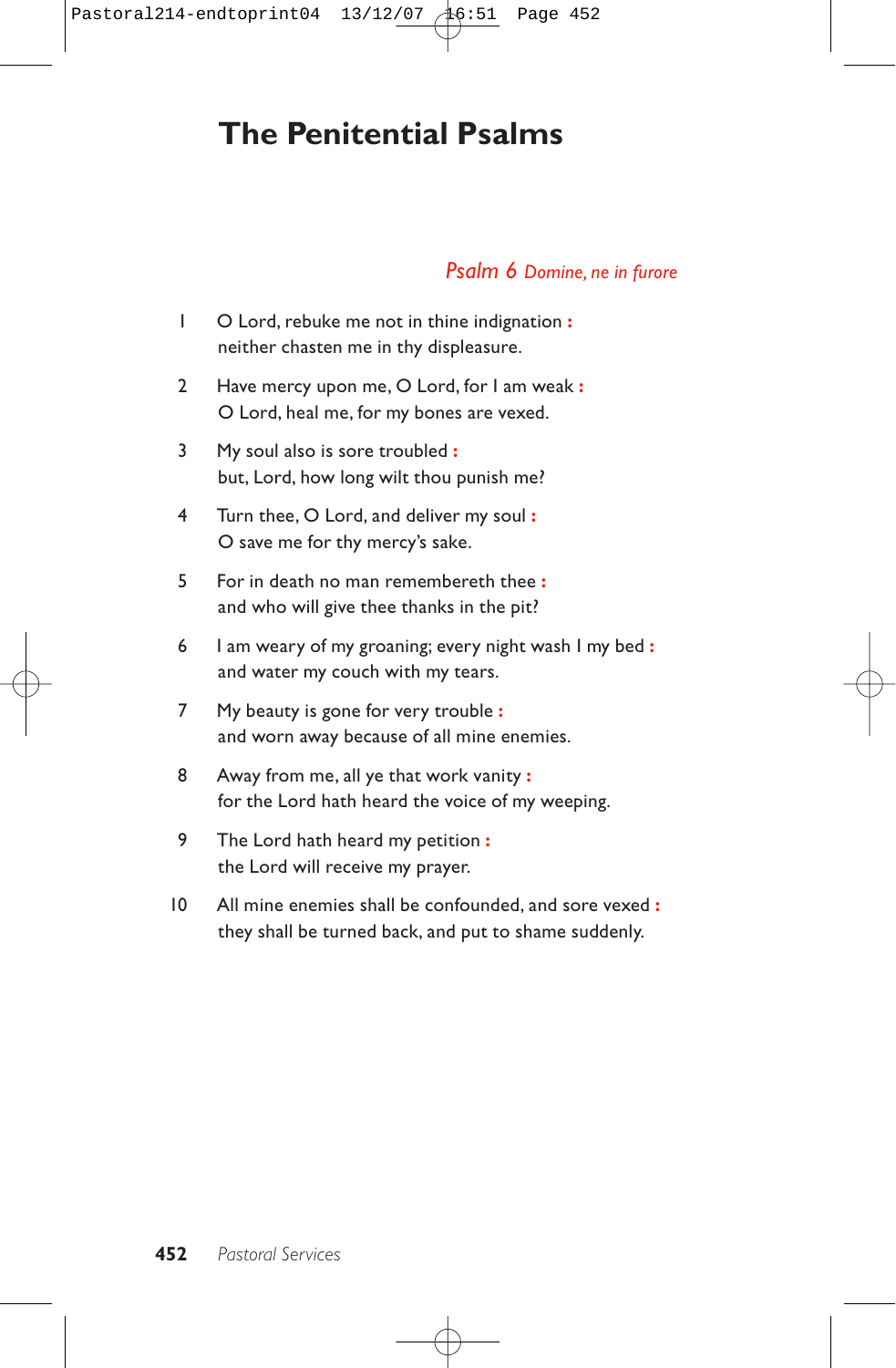## *Psalm 32 Beati, quorum*

- 1 Blessed is he whose unrighteousness is forgiven **:** and whose sin is covered.
- 2 Blessed is the man unto whom the Lord imputeth no sin **:** and in whose spirit there is no guile.
- 3 For while I held my tongue **:** my bones consumed away through my daily complaining.
- 4 For thy hand is heavy upon me day and night **:** and my moisture is like the drought in summer.
- 5 I will acknowledge my sin unto thee **:** and mine unrighteousness have I not hid.
- 6 I said, I will confess my sins unto the Lord **:** and so thou forgavest the wickedness of my sin.
- 7 For this shall every one that is godly make his prayer unto thee, in a time when thou mayest be found **:** but in the great water-floods they shall not come nigh him.
- 8 Thou art a place to hide me in, thou shalt preserve me from trouble **:** thou shalt compass me about with songs of deliverance.
- 9 I will inform thee, and teach thee in the way wherein thou shalt go **:** and I will guide thee with mine eye.
- 10 Be ye not like to horse and mule, which have no understanding **:** whose mouths must be held with bit and bridle, lest they fall upon thee.
- 11 Great plagues remain for the ungodly **:** but whoso putteth his trust in the Lord, mercy embraceth him on every side.
- 12 Be glad, O ye righteous, and rejoice in the Lord **:** and be joyful, all ye that are true of heart.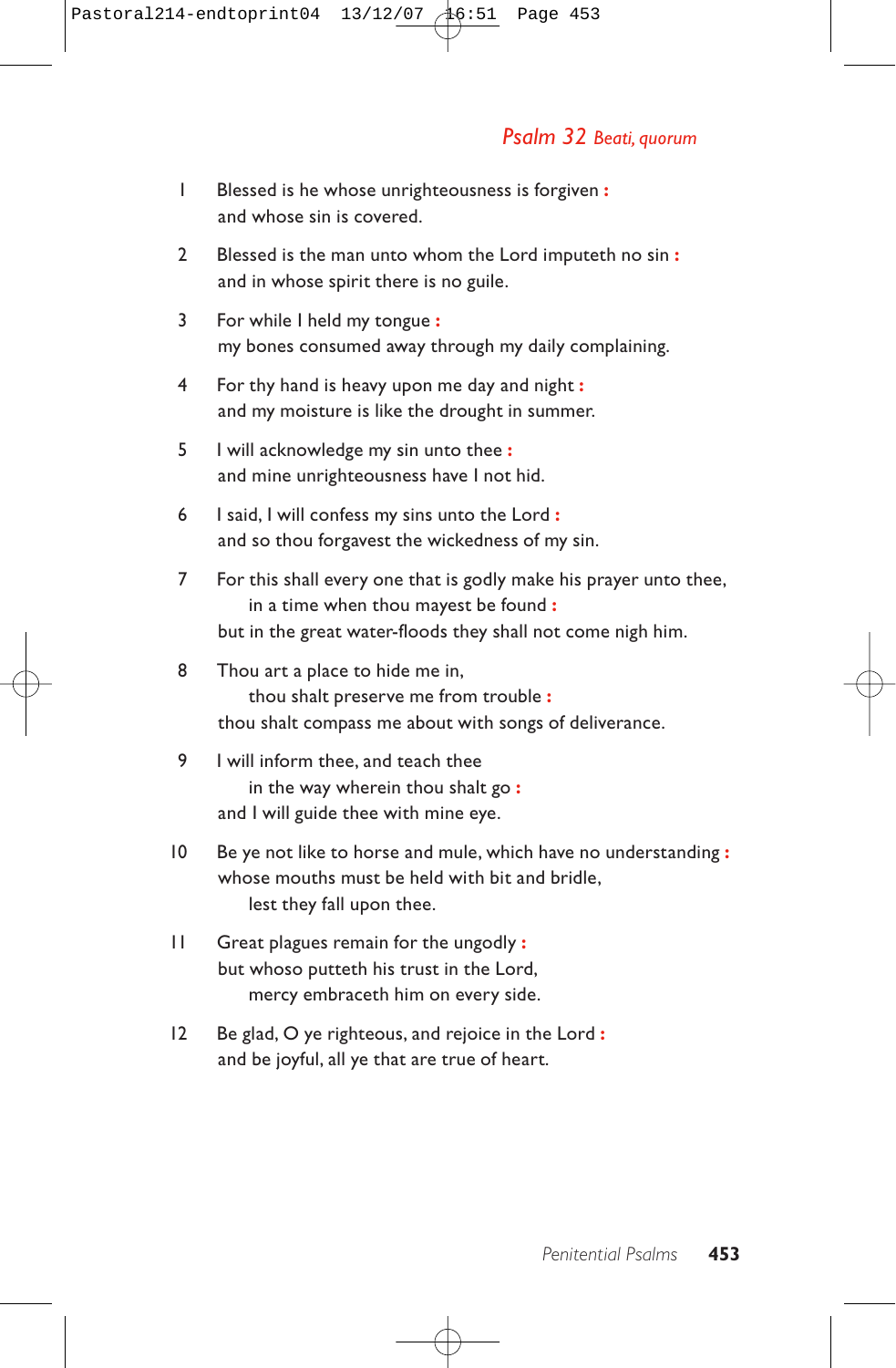- 1 Put me not to rebuke, O Lord, in thine anger **:** neither chasten me in thy heavy displeasure.
- 2 For thine arrows stick fast in me **:** and thy hand presseth me sore.
- 3 There is no health in my flesh, because of thy displeasure **:** neither is there any rest in my bones, by reason of my sin.
- 4 For my wickednesses are gone over my head **:** and are like a sore burden, too heavy for me to bear.
- 5 My wounds stink, and are corrupt **:** through my foolishness.
- 6 I am brought into so great trouble and misery **:** that I go mourning all the day long.
- 7 For my loins are filled with a sore disease **:** and there is no whole part in my body.
- 8 I am feeble, and sore smitten **:** I have roared for the very disquietness of my heart.
- 9 Lord, thou knowest all my desire **:** and my groaning is not hid from thee.
- 10 My heart panteth, my strength hath failed me **:** and the sight of mine eyes is gone from me.
- 11 My lovers and my neighbours did stand looking upon my trouble **:** and my kinsmen stood afar off.
- 12 They also that sought after my life laid snares for me **:** and they that went about to do me evil talked of wickedness, and imagined deceit all the day long.
- 13 As for me, I was like a deaf man, and heard not **:** and as one that is dumb, who doth not open his mouth.
- 14 I became even as a man that heareth not **:** and in whose mouth are no reproofs.
- 15 For in thee, O Lord, have I put my trust **:** thou shalt answer for me, O Lord my God.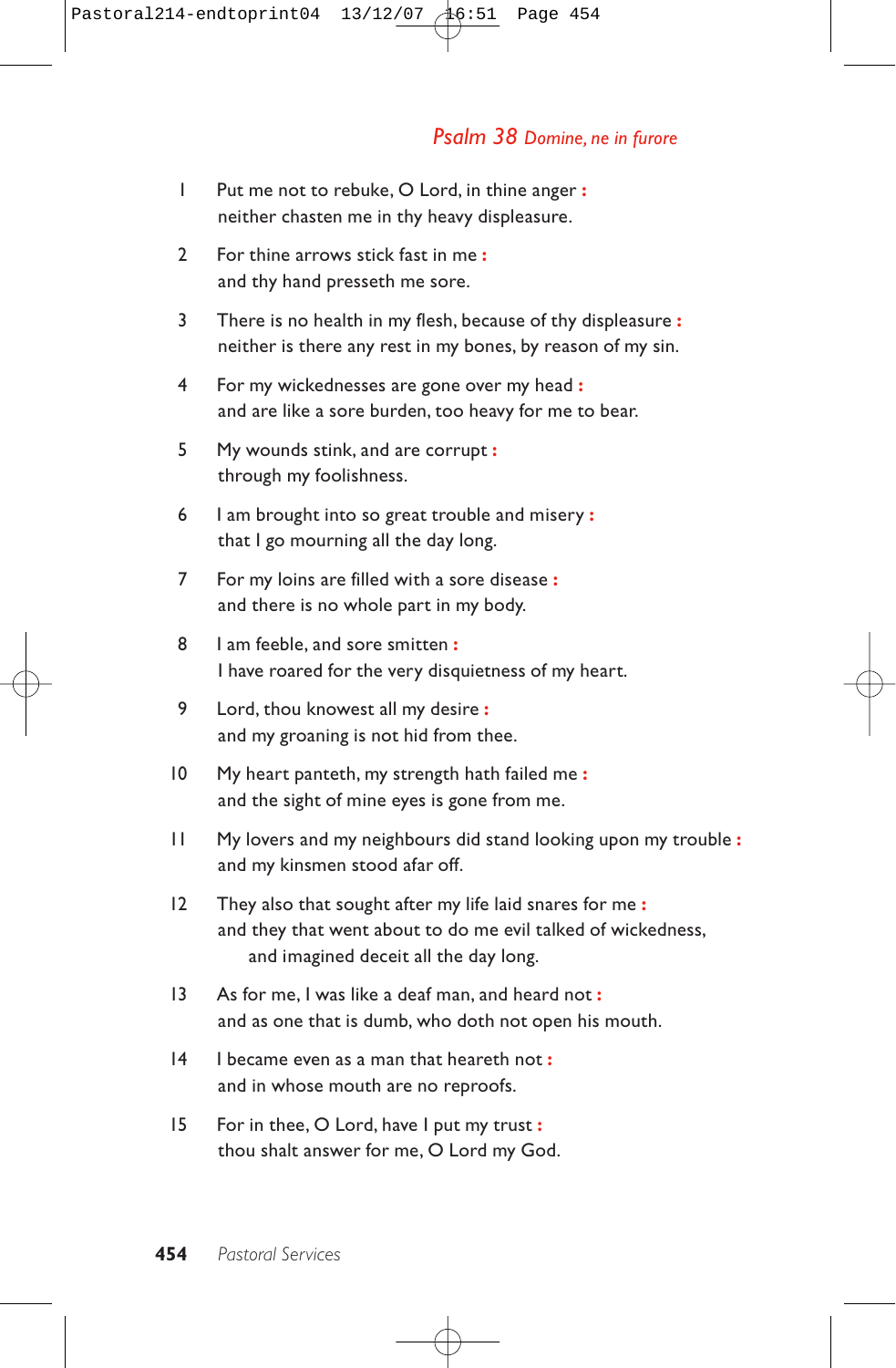- 16 I have required that they, even mine enemies, should not triumph over me **:** for when my foot slipped, they rejoiced greatly against me.
- 17 And I, truly, am set in the plague **:** and my heaviness is ever in my sight.
- 18 For I will confess my wickedness **:** and be sorry for my sin.
- 19 But mine enemies live, and are mighty **:** and they that hate me wrongfully are many in number.
- 20 They also that reward evil for good are against me **:** because I follow the thing that good is.
- 21 Forsake me not, O Lord my God **:** be not thou far from me.
- 22 Haste thee to help me **:** O Lord God of my salvation.

# *Psalm 51 Miserere mei, Deus*

- 1 Have mercy upon me, O God, after thy great goodness **:** according to the multitude of thy mercies do away mine offences.
- 2 Wash me throughly from my wickedness **:** and cleanse me from my sin.
- 3 For I acknowledge my faults **:** and my sin is ever before me.
- 4 Against thee only have I sinned, and done this evil in thy sight **:** that thou mightest be justified in thy saying, and clear when thou art judged.
- 5 Behold, I was shapen in wickedness **:** and in sin hath my mother conceived me.
- 6 But lo, thou requirest truth in the inward parts **:** and shalt make me to understand wisdom secretly.
- 7 Thou shalt purge me with hyssop, and I shall be clean **:** thou shalt wash me, and I shall be whiter than snow.
- 8 Thou shalt make me hear of joy and gladness **:** that the bones which thou hast broken may rejoice.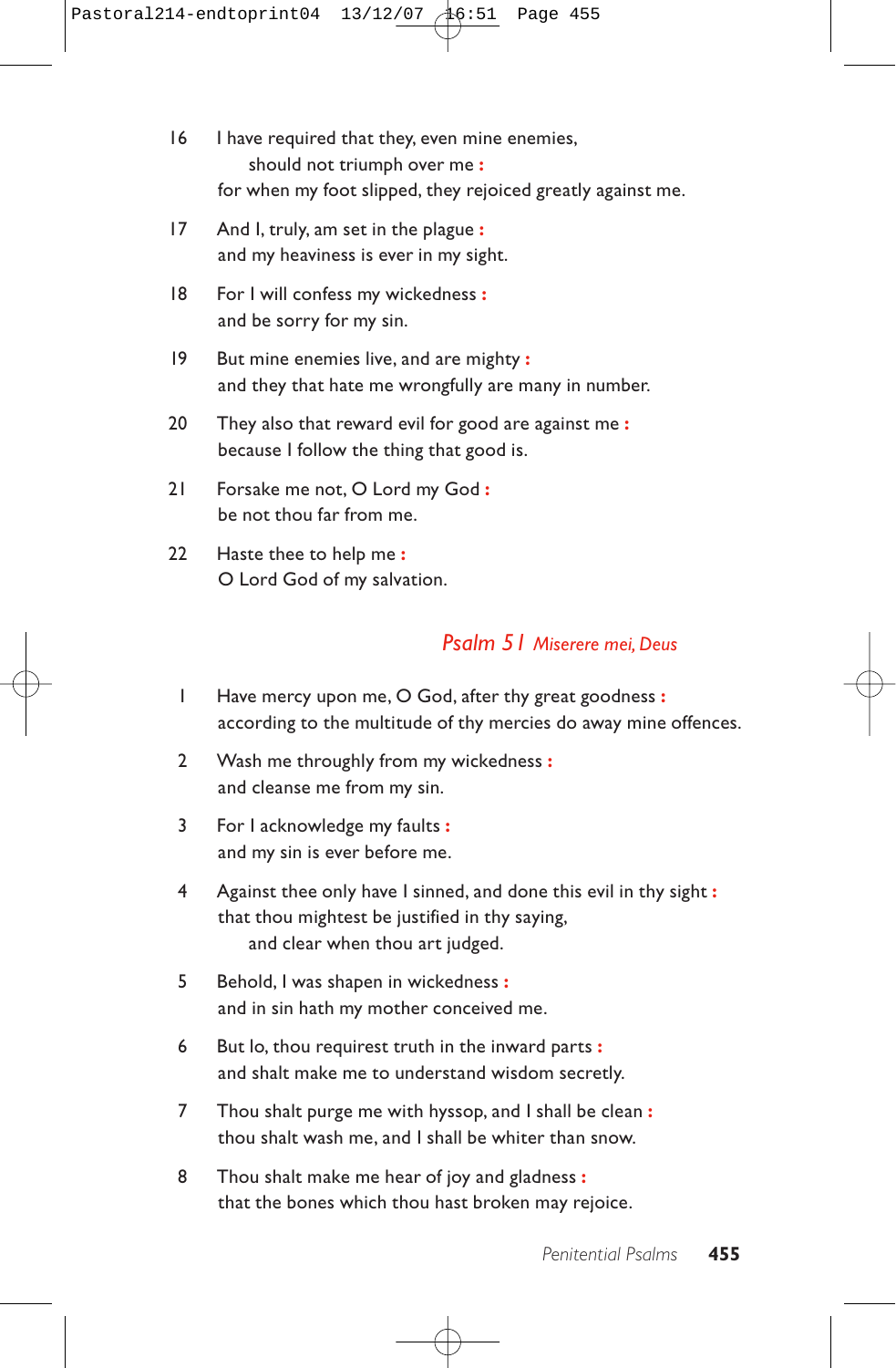- 9 Turn thy face from my sins **:** and put out all my misdeeds.
- 10 Make me a clean heart, O God **:** and renew a right spirit within me.
- 11 Cast me not away from thy presence **:** and take not thy holy Spirit from me.
- 12 O give me the comfort of thy help again **:** and stablish me with thy free Spirit.
- 13 Then shall I teach thy ways unto the wicked **:** and sinners shall be converted unto thee.
- 14 Deliver me from blood-guiltiness, O God, thou that art the God of my health **:** and my tongue shall sing of thy righteousness.
- 15 Thou shalt open my lips, O Lord **:** and my mouth shall shew thy praise.
- 16 For thou desirest no sacrifice, else would I give it thee **:** but thou delightest not in burnt-offerings.
- 17 The sacrifice of God is a troubled spirit **:** a broken and contrite heart, O God, shalt thou not despise.
- 18 O be favourable and gracious unto Sion **:** build thou the walls of Jerusalem.
- 19 Then shalt thou be pleased with the sacrifice of righteousness, with the burnt-offerings and oblations **:** then shall they offer young bullocks upon thine altar.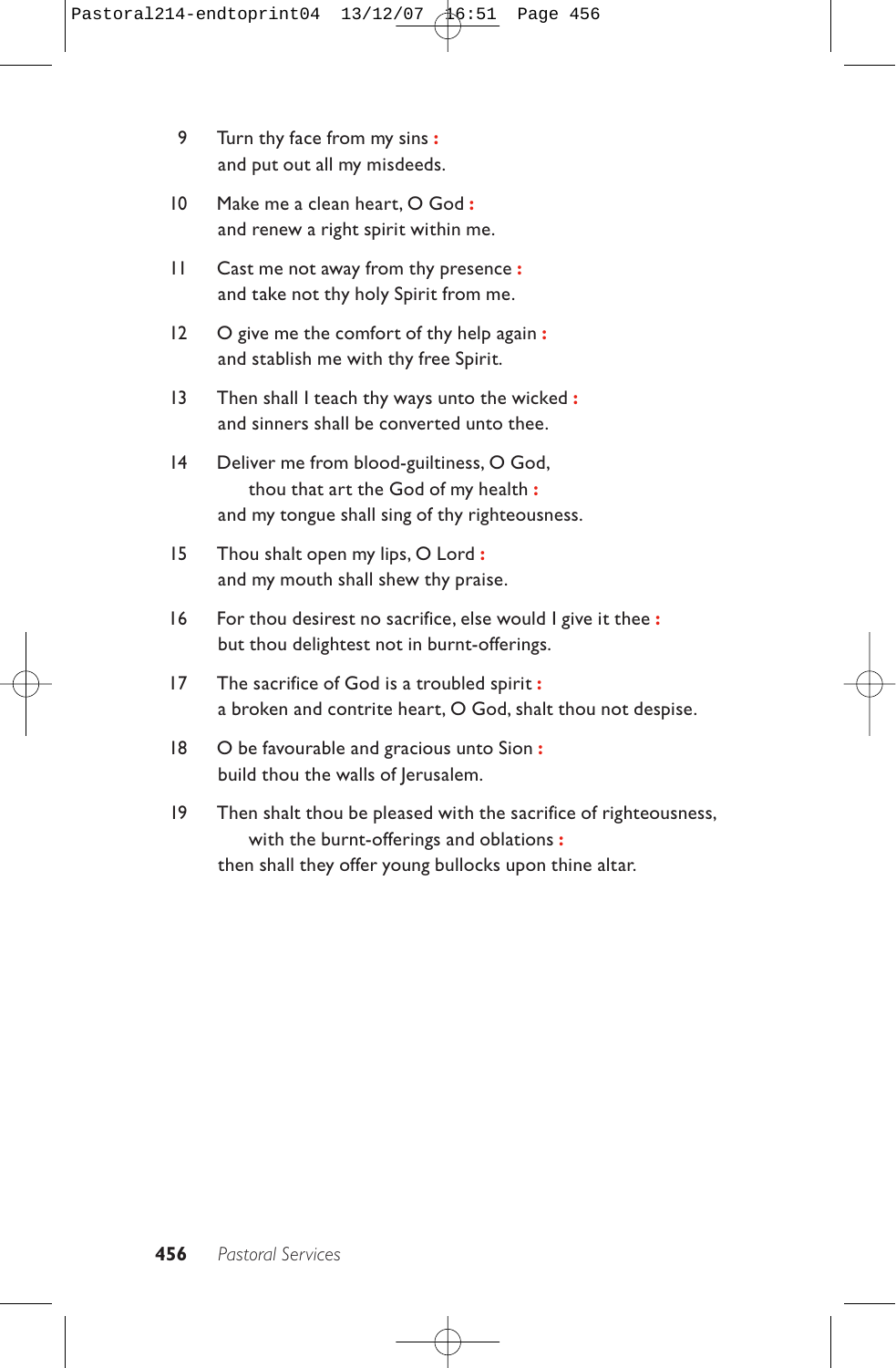### *Psalm 102 Domine, exaudi*

- 1 Hear my prayer, O Lord **:** and let my crying come unto thee.
- 2 Hide not thy face from me in the time of my trouble **:** incline thine ear unto me when I call; O hear me, and that right soon.
- 3 For my days are consumed away like smoke **:** and my bones are burnt up as it were a firebrand.
- 4 My heart is smitten down, and withered like grass **:** so that I forget to eat my bread.
- 5 For the voice of my groaning **:** my bones will scarce cleave to my flesh.
- 6 I am become like a pelican in the wilderness **:** and like an owl that is in the desert.
- 7 I have watched, and am even as it were a sparrow **:** that sitteth alone upon the house-top.
- 8 Mine enemies revile me all the day long **:** and they that are mad upon me are sworn together against me.
- 9 For I have eaten ashes as it were bread **:** and mingled my drink with weeping;
- 10 And that because of thine indignation and wrath **:** for thou hast taken me up, and cast me down.
- 11 My days are gone like a shadow **:** and I am withered like grass.
- 12 But thou, O Lord, shalt endure for ever **:** and thy remembrance throughout all generations.
- 13 Thou shalt arise, and have mercy upon Sion **:** for it is time that thou have mercy upon her, yea, the time is come.
- 14 And why? Thy servants think upon her stones **:** and it pitieth them to see her in the dust.
- 15 The heathen shall fear thy Name, O Lord **:** and all the kings of the earth thy majesty;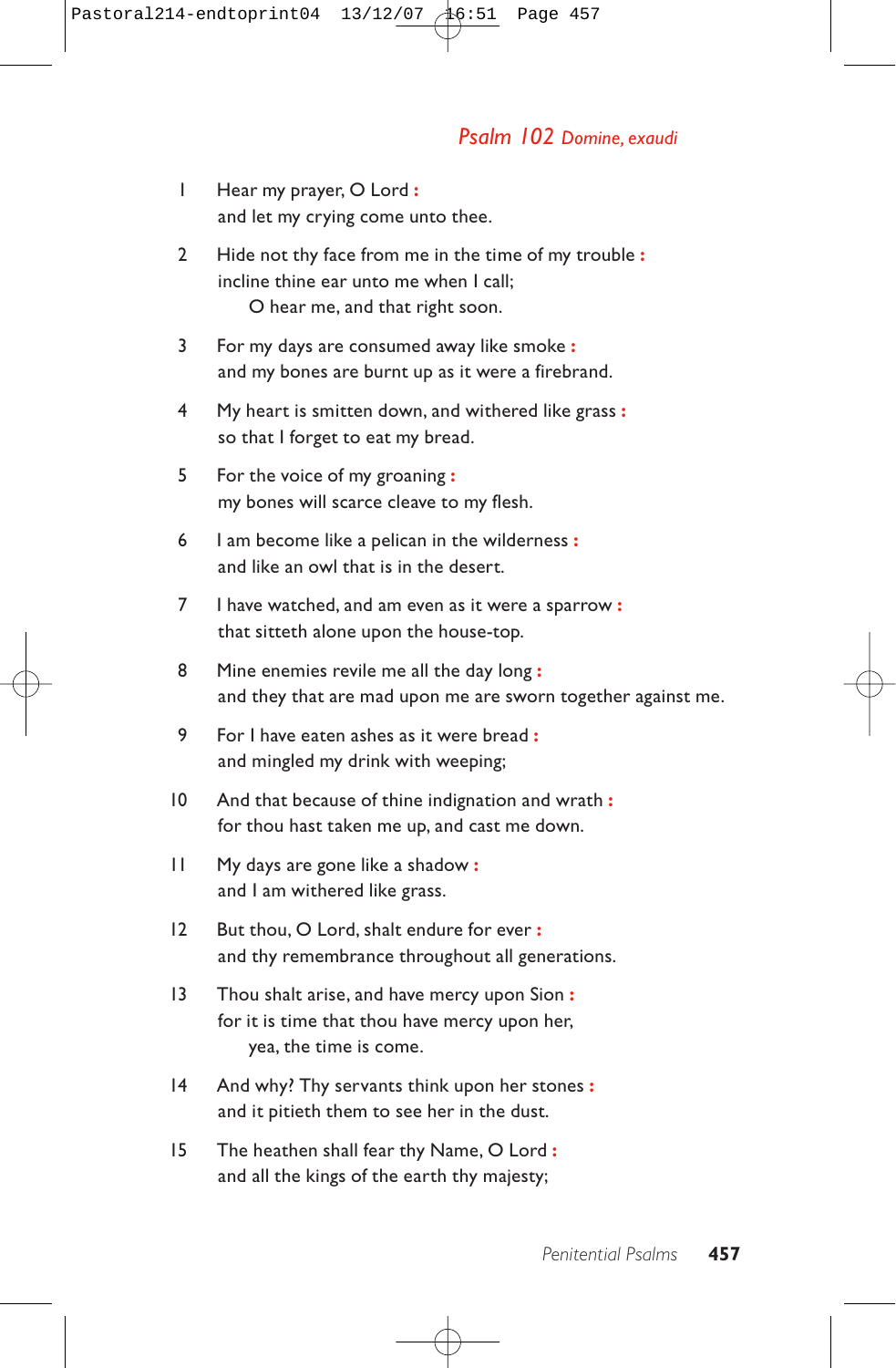- 16 When the Lord shall build up Sion **:** and when his glory shall appear;
- 17 When he turneth him unto the prayer of the poor destitute **:** and despiseth not their desire.
- 18 This shall be written for those that come after **:** and the people which shall be born shall praise the Lord.
- 19 For he hath looked down from his sanctuary **:** out of the heaven did the Lord behold the earth;
- 20 That he might hear the mournings of such as are in captivity **:** and deliver the children appointed unto death;
- 21 That they may declare the Name of the Lord in Sion **:** and his worship at Jerusalem;
- 22 When the people are gathered together **:** and the kingdoms also, to serve the Lord.
- 23 He brought down my strength in my journey **:** and shortened my days.
- 24 But I said, O my God, take me not away in the midst of mine age **:** as for thy years, they endure throughout all generations.
- 25 Thou, Lord, in the beginning hast laid the foundation of the earth **:** and the heavens are the work of thy hands.
- 26 They shall perish, but thou shalt endure **:** they all shall wax old as doth a garment;
- 27 And as a vesture shalt thou change them, and they shall be changed **:** but thou art the same, and thy years shall not fail.
- 28 The children of thy servants shall continue **:** and their seed shall stand fast in thy sight.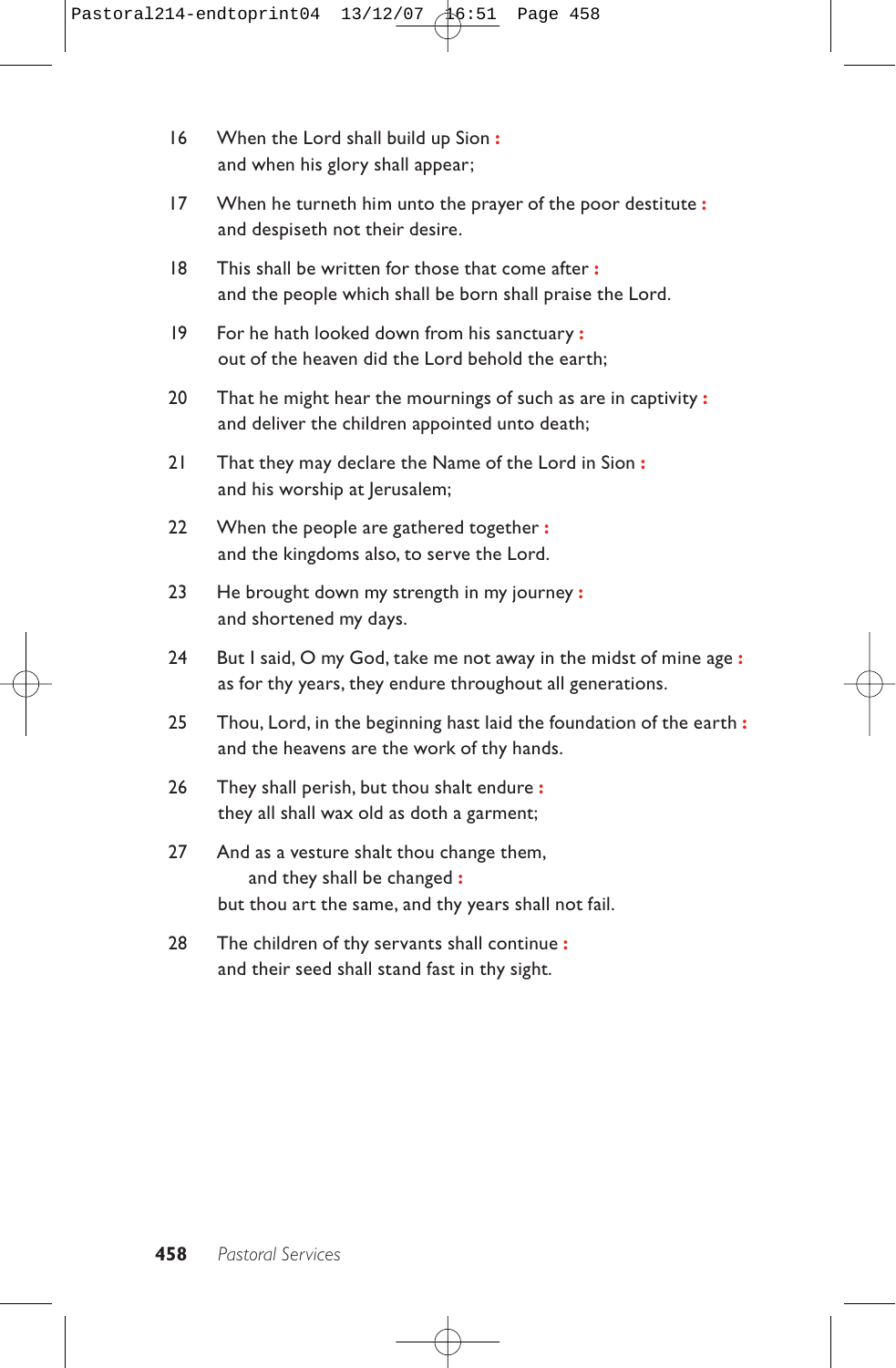# *Psalm 130 De profundis*

- 1 Out of the deep have I called unto thee, O Lord **:** Lord, hear my voice.
- 2 O let thine ears consider well **:** the voice of my complaint.
- 3 If thou, Lord, wilt be extreme to mark what is done amiss **:** O Lord, who may abide it?
- 4 For there is mercy with thee **:** therefore shalt thou be feared.
- 5 I look for the Lord; my soul doth wait for him **:** in his word is my trust.
- 6 My soul fleeth unto the Lord **:** before the morning watch, I say, before the morning watch.
- 7 O Israel, trust in the Lord, for with the Lord there is mercy **:** and with him is plenteous redemption.
- 8 And he shall redeem Israel **:** from all his sins.